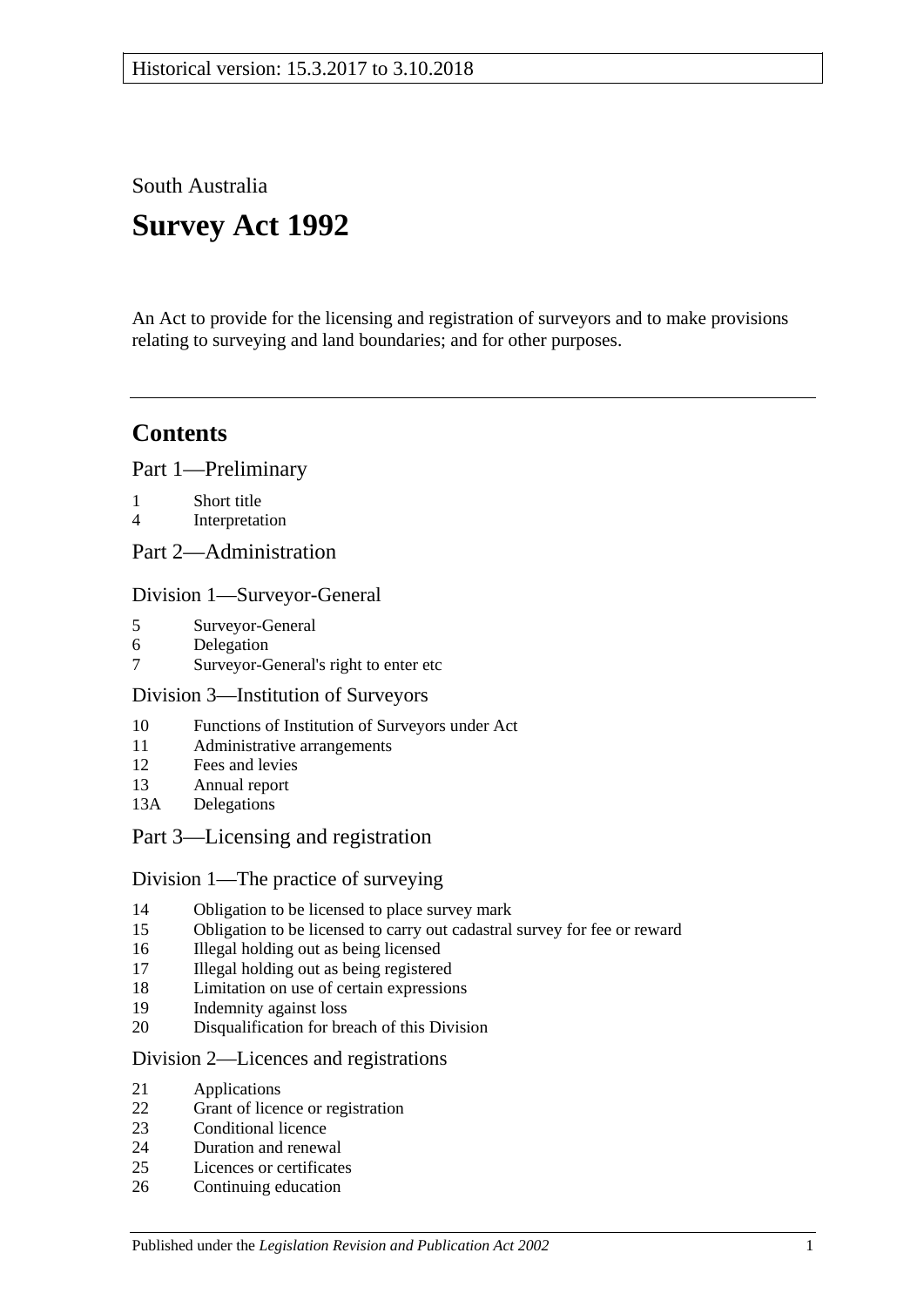#### [Breach of conditions](#page-11-0)

[Division 3—Special provisions relating to surveying services providers](#page-11-1)

[Improper directions etc to surveyor by surveying services provider](#page-11-2)

#### [Division 4—Discipline](#page-11-3)

- [Proper cause for disciplinary action](#page-11-4)
- [Complaints](#page-12-0)
- [Investigations by Institution of Surveyors](#page-12-1)
- [Consequence of investigation by Institution of Surveyors](#page-13-0)
- [Disciplinary powers of Court](#page-13-1)
- 38A [Participation of assessors in disciplinary proceedings](#page-14-0)
- [Return of licence or certificate of registration](#page-14-1)
- [Restrictions on disqualified persons](#page-15-0)
- [Consequences of action against surveyor in other jurisdictions](#page-15-1)

#### [Division 5—Appeal to Court](#page-15-2)

- [Appeal to Court](#page-15-3)
- [Part 4—Surveying](#page-16-0)

#### [Division 1—Survey instructions](#page-16-1)

[Survey instructions](#page-16-2)

#### [Division 2—Rectification of surveys](#page-17-0)

- [Investigations by Surveyor-General](#page-17-1)<br>45 Rectification
- [Rectification](#page-18-0)

#### [Division 3—Miscellaneous](#page-18-1)

- [Right to enter etc](#page-18-2)
- [Certification of plans](#page-19-0)
- [Liability of surveyor for acts or omissions of employees](#page-19-1)

## [Part 5—Establishment of land boundaries](#page-19-2)

#### [Division 1—Coordinated cadastre](#page-19-3)

[Coordinated cadastre](#page-19-4)

#### [Division 2—Confused land boundaries](#page-20-0)

- [Confused Boundary Areas](#page-20-1)
- Surveys [within Confused Boundary Area](#page-20-2)

#### [Part 6—Miscellaneous](#page-22-0)

- [Interference with survey marks](#page-22-1)
- [Offence to hinder or obstruct](#page-22-2)
- [False or misleading information](#page-23-0)
- [Confidentiality](#page-23-1)
- 55A [Victimisation](#page-23-2)<br>56 General defen
- [General defence](#page-24-0)
- [Punishment of conduct that constitutes offence](#page-24-1)
- [Levy on lodgment of plans](#page-24-2)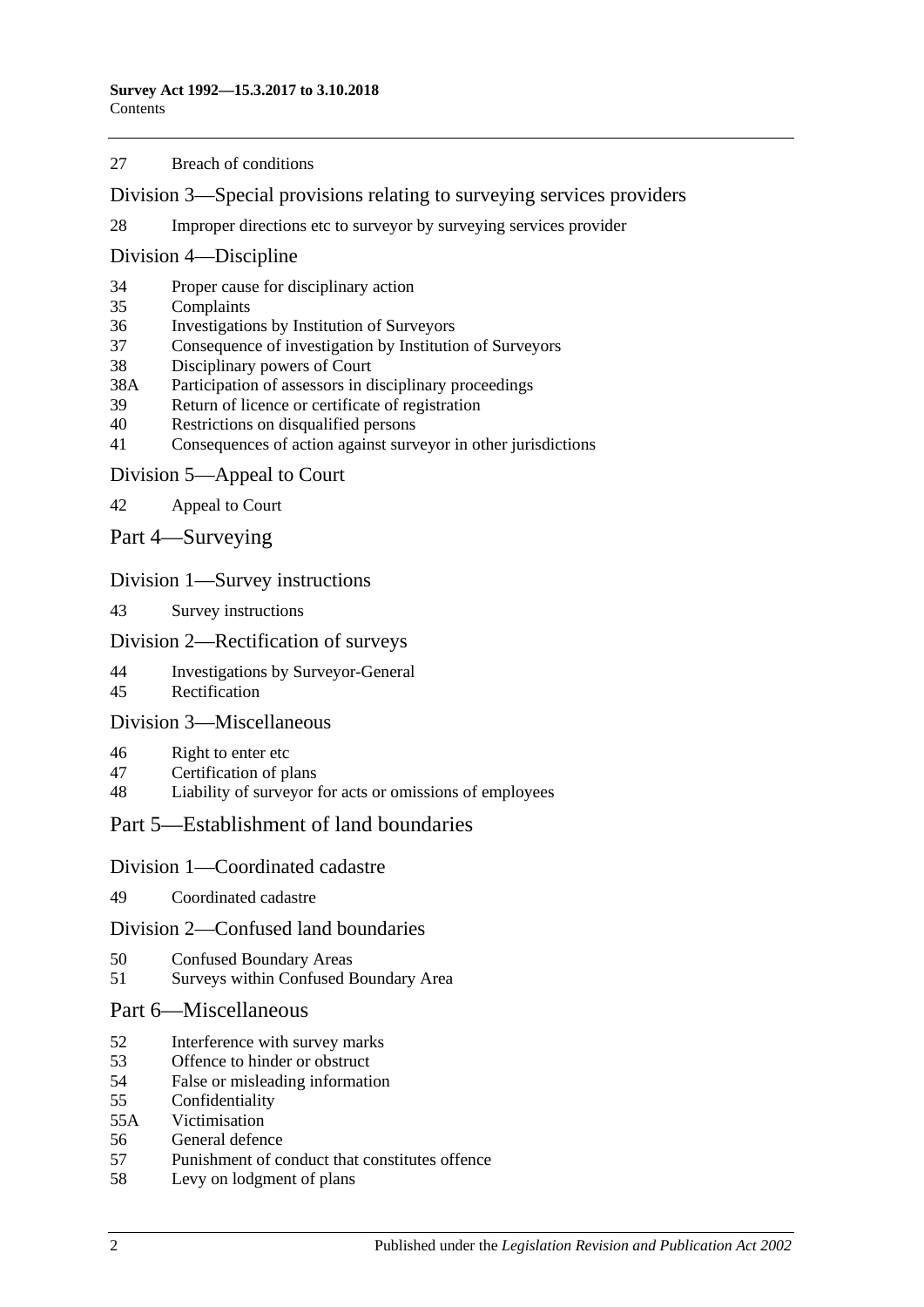- 59 [Approvals](#page-24-3)
- 59A [Parties to proceedings before Court](#page-24-4)
- 60 [Evidentiary provision](#page-24-5)
- 61 [Summary offences](#page-24-6)
- 62 [Service of notices](#page-25-0)
- 63 [Regulations](#page-25-1)

[Schedule 1—Appointment and selection of assessors for District Court](#page-25-2)

[Legislative history](#page-27-0)

[Appendix—Divisional penalties and expiation fees](#page-32-0)

#### <span id="page-2-0"></span>**The Parliament of South Australia enacts as follows:**

# **Part 1—Preliminary**

#### <span id="page-2-1"></span>**1—Short title**

This Act may be cited as the *Survey Act 1992*.

#### <span id="page-2-2"></span>**4—Interpretation**

(1) In this Act, unless the contrary intention appears—

*beneficiary* includes an object of a discretionary trust;

*cadastral survey* means any process of determining the boundaries of land by the measurement of distances and angles (including measurement by means of an electronic device) or by photogrammetry;

*course* includes a lecture, seminar, tutorial or workshop;

*Court* means the Administrative and Disciplinary Division of the District Court;

*designated survey area*—see [Part 5 Division 1;](#page-19-3)

director of a body corporate means a member of the board or committee of management of the body corporate, whether validly appointed or not;

*equipment* includes instruments or appliances used in, or for the purposes of, carrying out a survey;

*Institution of Surveyors* means the Institution of Surveyors, Australia, South Australia Division Incorporated;

*interfere* with a survey mark includes disturb, damage, remove or destroy the survey mark;

*land* includes—

- (a) submerged land;
- (b) an interest in land;

*licensed surveyor* means a person who holds a licence as a surveyor under [Part 3](#page-9-1)  [Division 2;](#page-9-1)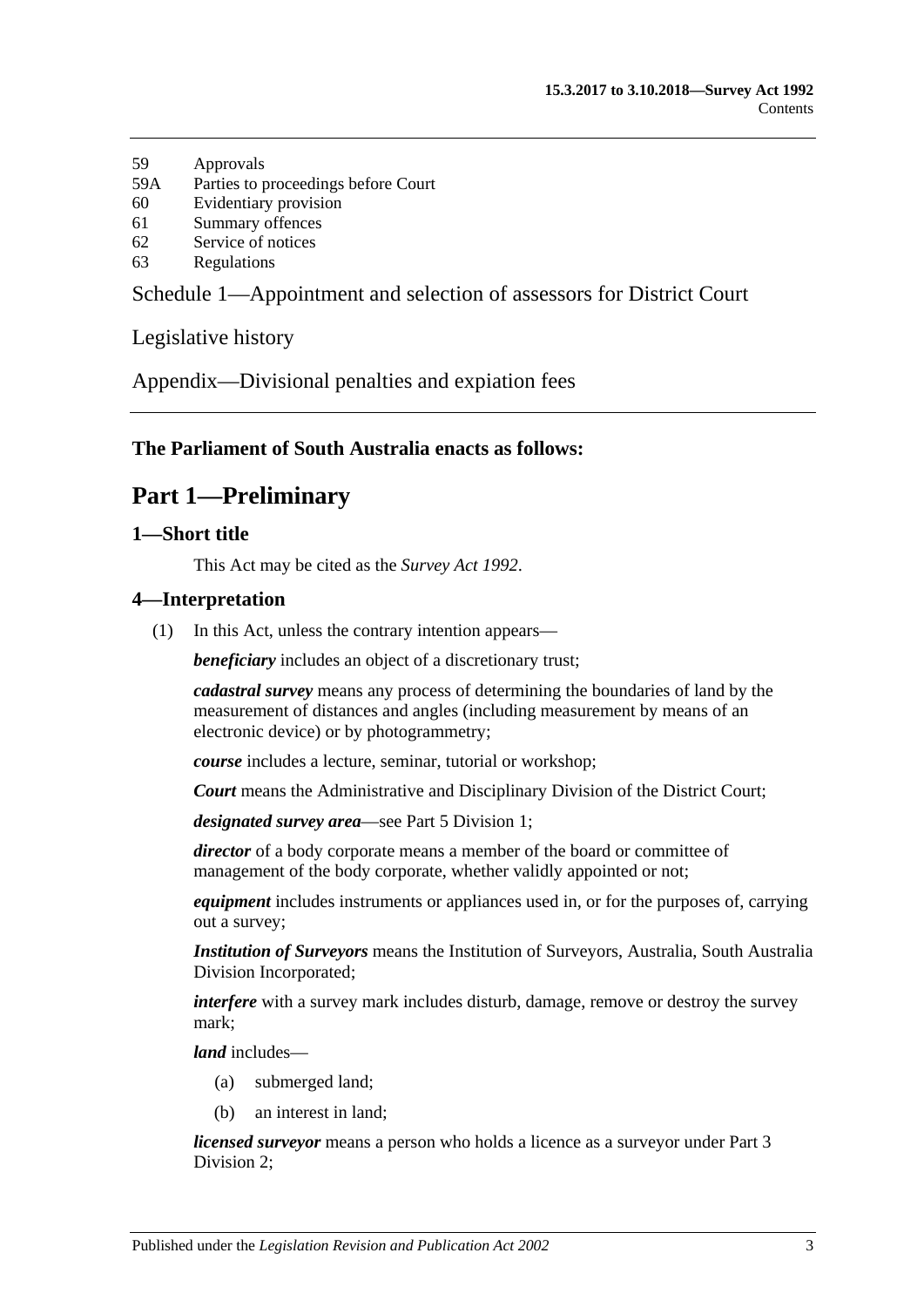*permanent survey mark* means a mark or peg included in the network of survey marks established under [Part 5 Division 1;](#page-19-3)

*provide*, in relation to surveying services, means provide surveying services personally or through the instrumentality of another, and includes offer to provide;

*record* means—

- (a) a documentary record; or
- (b) a record made by an electronic, electro-magnetic, photographic or optical process; or
- (c) any other kind of record;

*registered surveyor* means a person registered as a surveyor under Part 3 Division 2:

*Registrar* means the person for the time being appointed to, or acting in, the position of Registrar established by the Institution of Surveyors pursuant to [Part 2 Division 3;](#page-5-2)

*survey* means—

- (a) a cadastral survey; or
- (b) any process of determining—
	- (i) the form of land; or
	- (ii) the position of a point, object, structure or feature on or in land,

by the measurement of distances and angles (including measurement by means of an electronic device) or by photogrammetry;

*surveying services provider* means a person (not being a surveyor) who provides surveying services through the instrumentality of a surveyor:

*survey instructions*—see [Part 4 Division 1;](#page-16-1)

*survey mark* means—

- (a) a mark or peg of a kind specified in survey instructions in force under this Act that is placed on or in land for the purposes of defining a boundary of the land; or
- (b) a permanent survey mark;

*surveyor* means a licensed or registered surveyor;

*Surveyor-General* means the person for the time being appointed or acting as the Surveyor-General;

*trust* —a trust is considered for the purposes of this Act as a single entity consisting of the trustees and the beneficiaries;

*trust or corporate entity* means a trust or a body corporate.

- (2) A person who holds a licence under this Act will be taken to be registered under this Act.
- (3) A reference in an instrument (whether of a statutory nature or not)—
	- (a) to a licensed surveyor is to be taken to be a reference to a licensed surveyor within the meaning of this Act;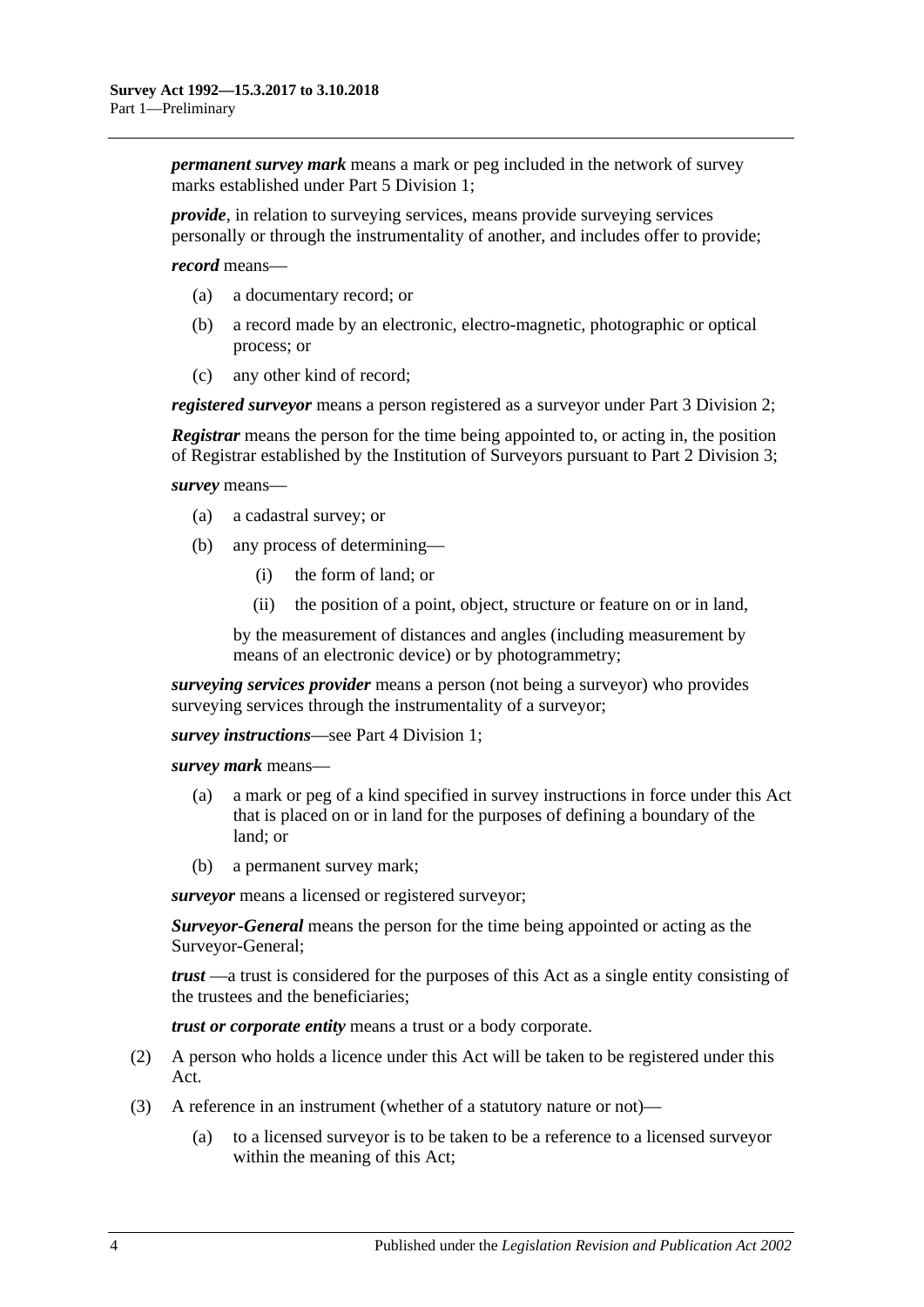- (b) to a registered surveyor is to be taken to be a reference to a licensed or registered surveyor within the meaning of this Act.
- (4) For the purposes of this Act, a surveyor whose licence or registration is under suspension will be taken not to hold a licence or not to be registered (as the case may require).
- (5) Without limiting the generality of the expression, a person who is not a surveyor will, unless exempted by the regulations, be taken to *provide surveying services through the instrumentality of a surveyor if the person*, in the course of carrying on a business, provides services to the surveyor for which the person is entitled to receive a share in the profits or income of the surveyor's practice.
- (6) For the purposes of this Act, a person *occupies a position of authority in a trust or corporate entity* if the person—
	- (a) in the case of a body corporate—
		- (i) is a director of the body corporate; or
		- (ii) exercises, or is in a position to exercise, control or substantial influence over the body corporate in the conduct of its affairs; or
		- (iii) manages, or is to manage, the business of the body corporate that consists of the provision of surveying services; or
		- (iv) where the body corporate is a proprietary company—is a shareholder in the body corporate; or
	- (b) in the case of a trust—is a trustee or beneficiary of the trust.
- (7) However—
	- (a) a minor who is a shareholder in a proprietary company, or a beneficiary under a trust, is not, for that reason, to be regarded as a person occupying a position of authority; and
	- (b) a charitable organisation that is a beneficiary of a trust is not, for that reason, to be regarded as occupying a position of authority in the trust.
- (8) For the purposes of this Act, a person who holds more than 10 per cent of the issued share capital of a public company will be regarded as a person *occupying a position of authority* in that company.

**Note—**

For definition of divisional penalties (and expiation fees) see Appendix.

# <span id="page-4-1"></span><span id="page-4-0"></span>**Part 2—Administration**

## **Division 1—Surveyor-General**

#### <span id="page-4-2"></span>**5—Surveyor-General**

- (1) There will be a Surveyor-General.
- (2) The Surveyor-General must be a person who is eligible to be licensed or registered under this Act.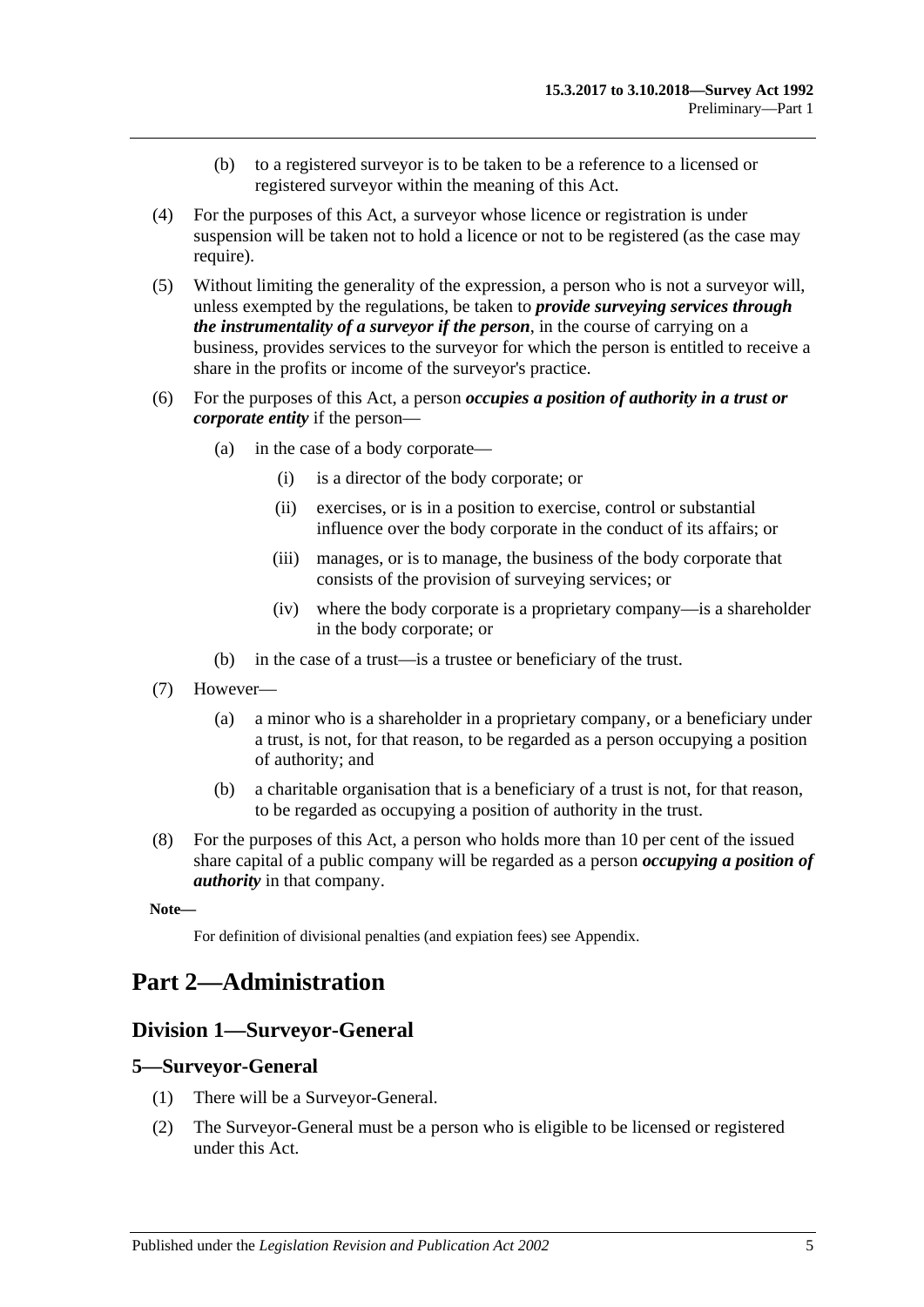#### <span id="page-5-0"></span>**6—Delegation**

- (1) The Surveyor-General may delegate to any person any of the Surveyor-General's functions or powers under this or any other Act.
- (2) A delegation under this section—
	- (a) may be made subject to such conditions as the Surveyor-General thinks fit; and
	- (b) is revocable at will; and
	- (c) does not derogate from the power of the Surveyor-General to act in any matter.

#### <span id="page-5-1"></span>**7—Surveyor-General's right to enter etc**

The Surveyor-General, or a person authorised in writing by the Surveyor-General, may—

- (a) at any reasonable time, enter any land for the purposes of performing the functions assigned to the Surveyor-General under this Act; and
- (b) take such action as is necessary to enable those functions to be carried out effectively (including excavating or breaking the surface of land to the extent necessary to uncover or place a survey mark).

# <span id="page-5-2"></span>**Division 3—Institution of Surveyors**

#### <span id="page-5-3"></span>**10—Functions of Institution of Surveyors under Act**

- <span id="page-5-4"></span>(1) The Institution of Surveyors is responsible for—
	- (a) monitoring the operation of this Act and the law relating to surveying; and
	- (b) exercising a general oversight over surveying, and the keeping of survey records, in this State; and
	- (c) monitoring the operation of survey instructions in force under this Act; and
	- (d) exercising a general oversight over the professional practice of surveyors; and
	- (e) monitoring the standards of courses of instruction and training available to—
		- (i) those seeking licensing or registration as surveyors; and
		- (ii) surveyors seeking to maintain or improve their skills in surveying practice; and
	- (f) consulting with educational authorities in relation to the establishment, maintenance or improvement of courses referred to in [paragraph](#page-5-4) (e); and
	- (g) making recommendations to the Minister with respect to the matters referred to in the preceding paragraphs; and
	- (h) providing financial and other assistance for the conduct by a university of, or participation of a student in, a course of instruction and training that provides qualifications for licensing or registration as a surveyor, and otherwise promoting surveying as a career, as agreed with the Minister; and
	- (i) carrying out such other functions as are assigned to it by this Act.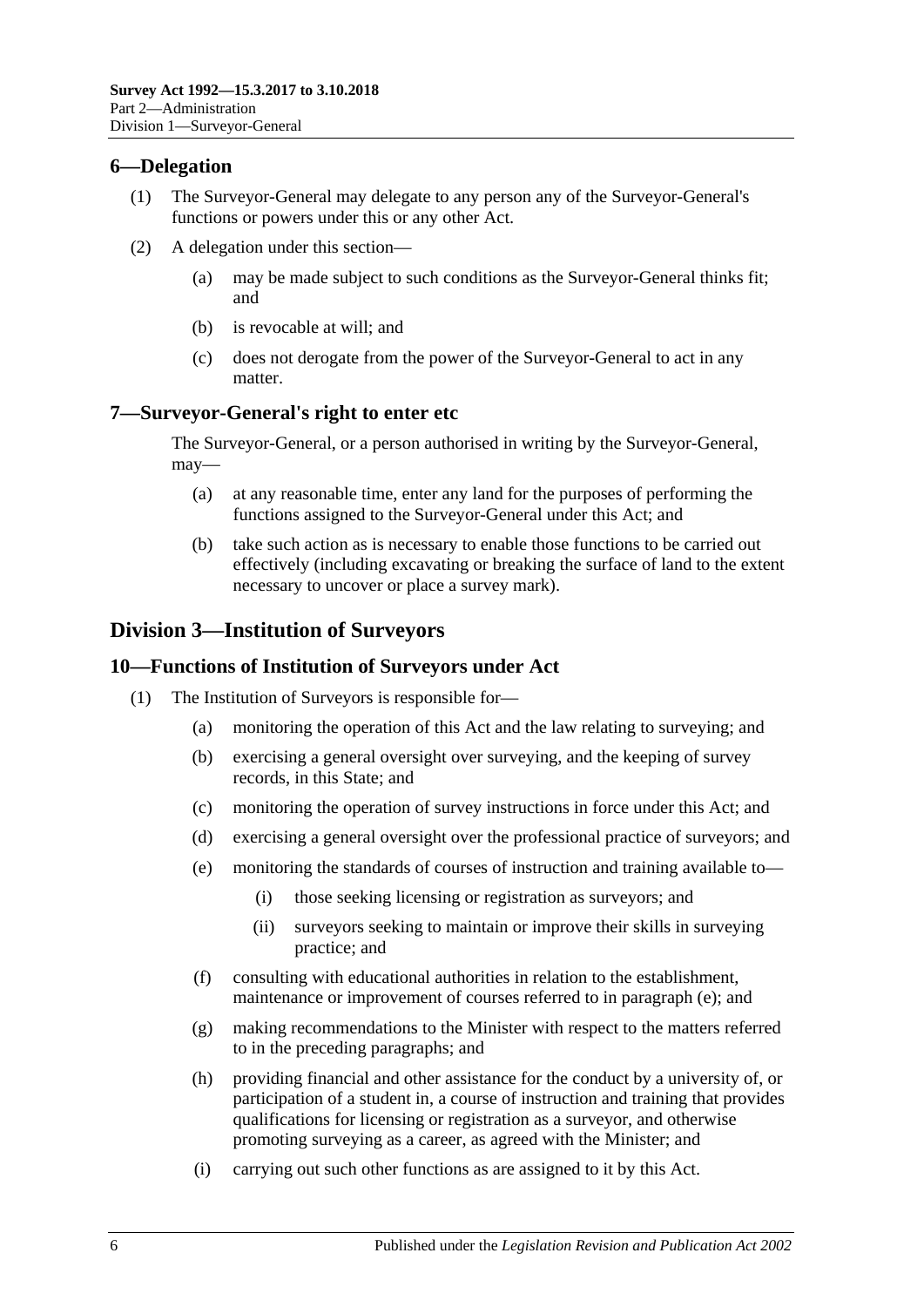(2) The Institution of Surveyors must carry out its functions under this Act with a view to promoting and maintaining high standards of competence and conduct in surveying practice.

## <span id="page-6-0"></span>**11—Administrative arrangements**

The Institution of Surveyors must, after consulting with the Minister—

- (a) establish the position of Registrar and ensure that a person is appointed to, or acting in, that position at all times; and
- (b) establish and maintain a register of surveyors and ensure—
	- (i) that the register is accurate; and
	- (ii) that the register is available for inspection by or on behalf of the Surveyor-General without charge and by any other person on payment of the fee fixed by the Institution of Surveyors with the approval of the Minister; and
- (c) make administrative arrangements for receiving, considering and investigating complaints against surveyors; and
- (d) establish and maintain a system for collecting the levies payable under this Act on lodgment of survey plans; and
- (e) establish and maintain such other administrative arrangements as are necessary for the performance of the functions assigned to it by this Act.

#### <span id="page-6-1"></span>**12—Fees and levies**

- (1) The Institution of Surveyors—
	- (a) must keep separate accounts of fees and levies received under this Act; and
	- (b) must prepare a statement of those accounts in respect of each financial year and have the statement audited by a registered company auditor.
- (2) Fees and levies received by the Institution of Surveyors under this Act may only be used in carrying out the functions assigned to the Institution by this Act.

## <span id="page-6-2"></span>**13—Annual report**

- (1) The Institution of Surveyors must, on or before 30 September in each year, deliver to the Minister a report on the performance of its functions under this Act during the financial year that ended on the preceding 30 June.
- (2) The report must include, in respect of the financial year to which it relates—
	- (a) statistics relating to licences, registrations and renewals granted under this Act, complaints against surveyors received under this Act and investigations carried out under this Act; and
	- (b) the audited statement of accounts of fees and levies.
- (3) The Minister must, within 12 sitting days after receipt of the report, cause a copy of the report to be laid before each House of Parliament.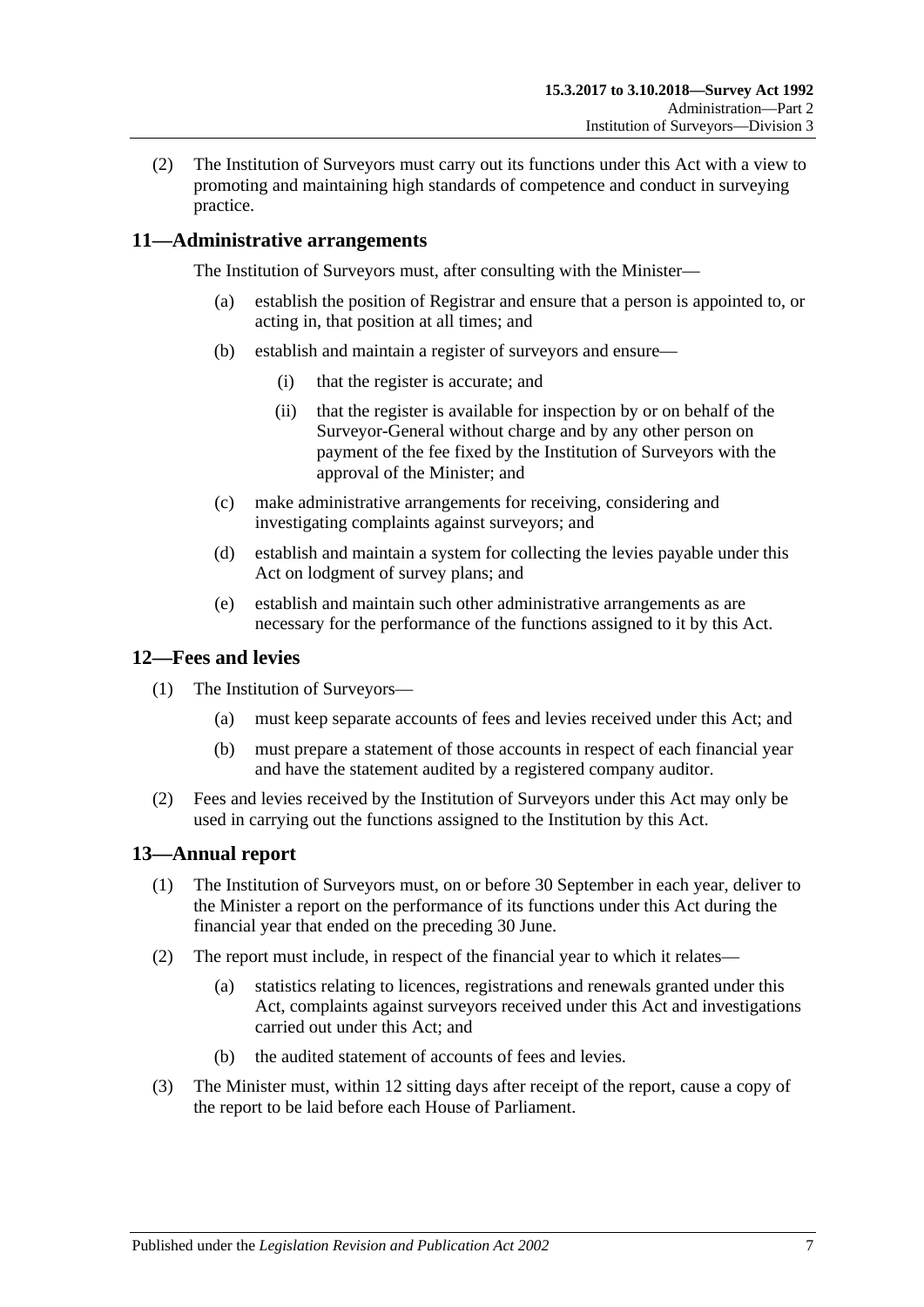## <span id="page-7-0"></span>**13A—Delegations**

- (1) The Institution of Surveyors may, by instrument in writing, delegate any of its functions or powers under this Act other than this power of delegation.
- (2) A delegation—
	- (a) may be made—
		- (i) to a member of the Institution of Surveyors; or
		- (ii) to a committee established by the Institution of Surveyors; and
	- (b) may be made subject to conditions and limitations specified in the instrument of delegation; and
	- (c) is revocable at will and does not derogate from the power of the Institution of Surveyors to act in a matter.

# <span id="page-7-1"></span>**Part 3—Licensing and registration**

# <span id="page-7-2"></span>**Division 1—The practice of surveying**

#### <span id="page-7-3"></span>**14—Obligation to be licensed to place survey mark**

A person must not personally place a survey mark on or in land unless—

- (a) he or she is a licensed surveyor; or
- (b) he or she is acting under the supervision of a licensed surveyor; or
- (c) the survey mark is placed in the course of a survey carried out as part of a course of training approved by the Institution of Surveyors.

Penalty: Division 5 fine.

## <span id="page-7-4"></span>**15—Obligation to be licensed to carry out cadastral survey for fee or reward**

A person must not carry out a cadastral survey for fee or reward unless—

- (a) he or she is a licensed surveyor; or
- (b) he or she is acting under the supervision of a licensed surveyor; or
- (ba) the survey is carried out through the instrumentality of a licensed surveyor or a person acting under the supervision of a licensed surveyor; or
- (c) the survey is carried out as part of a course of training approved by the Institution of Surveyors.

Penalty: Division 5 fine.

#### <span id="page-7-5"></span>**16—Illegal holding out as being licensed**

- (1) A person who is not a licensed surveyor must not—
	- (a) hold himself or herself out as holding a licence under this Act; or
	- (b) permit another person to do so.

Penalty: Division 5 fine.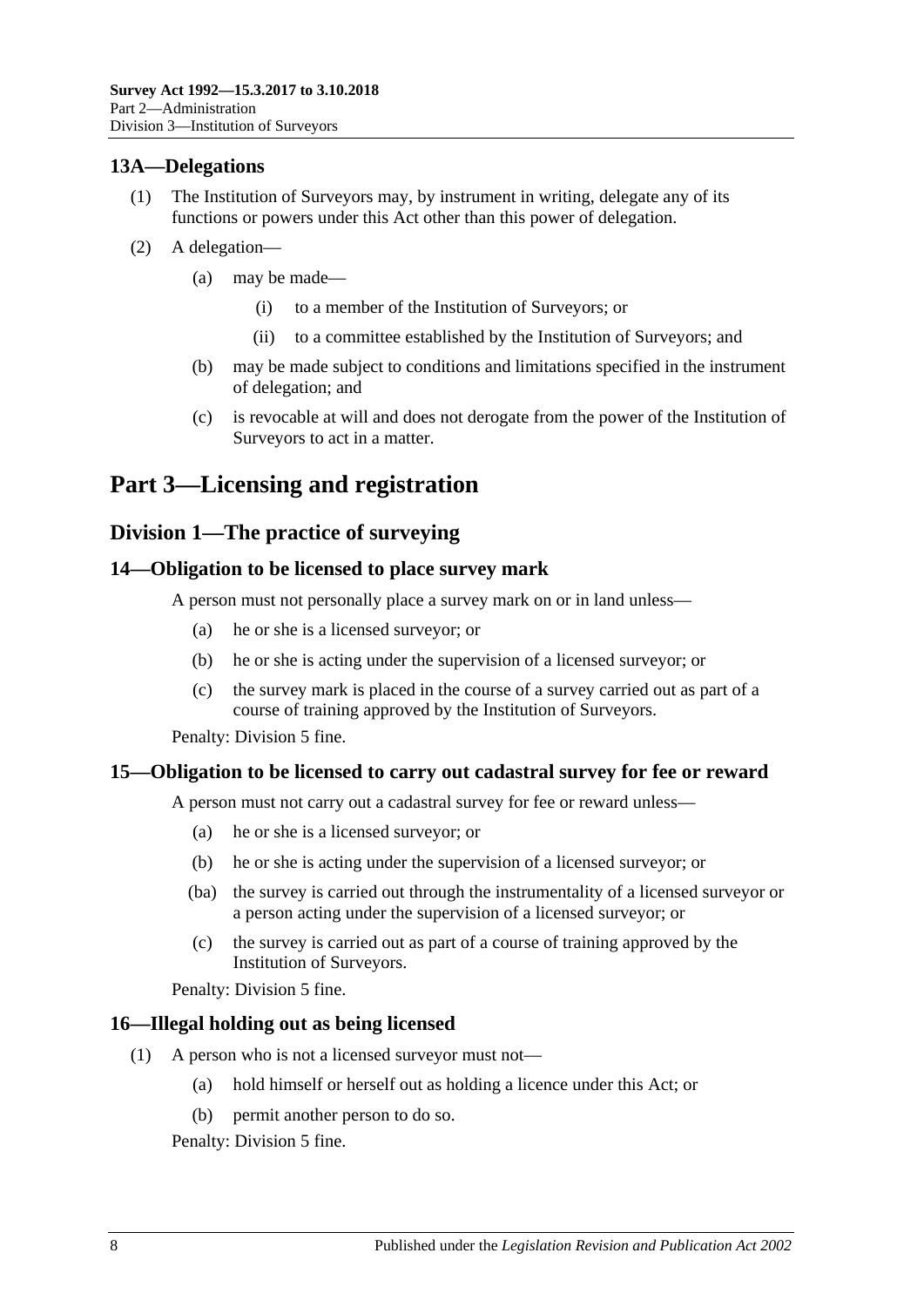(2) A person must not hold out another as being licensed under this Act unless the other person is a licensed surveyor.

Penalty: Division 5 fine.

# <span id="page-8-0"></span>**17—Illegal holding out as being registered**

- (1) A person who is not a registered surveyor must not hold himself or herself out as being registered under this Act or permit another person to do so. Penalty: Division 5 fine.
- (2) A person must not hold out another as being registered under this Act unless the other person is a registered surveyor.

Penalty: Division 5 fine.

## <span id="page-8-1"></span>**18—Limitation on use of certain expressions**

(1) A person who is not a licensed surveyor must not use the expression "licensed surveyor" or any of its derivatives, or any expression reserved in the regulations for use by licensed surveyors, to describe himself or herself.

Penalty: Division 5 fine.

(2) A person who is not a registered surveyor must not use the expression "registered surveyor" or any of its derivatives, or any expression reserved in the regulations for use by registered surveyors, to describe himself or herself.

Penalty: Division 5 fine.

(3) A person must not, in the course of advertising or promoting a service that the person provides, use an expression reserved in this section or the regulations for use by licensed or registered surveyors, or any derivative of such an expression, to describe a person who is engaged in the provision of the service but who is not licensed or registered under this Act (as the case may require).

Penalty: Division 5 fine.

(4) The regulations may exempt (conditionally or unconditionally) persons of a specified class from the provisions, or any specified provisions, of this section.

# <span id="page-8-2"></span>**19—Indemnity against loss**

- (1) A surveyor must not practise surveying unless—
	- (a) an agreement is in force between the surveyor and a person approved by the Institution of Surveyors; and
	- (b) the Institution of Surveyors is satisfied that, by virtue of that agreement, the surveyor will be compensated to the extent required by the Institution of Surveyors in the event that he or she suffers loss by reason of civil liability incurred in the practice of surveying.

Penalty: Division 5 fine.

(2) The Institution of Surveyors may, on such conditions as it thinks fit, exempt a person or a class of persons from the requirements of this section and may, whenever it thinks fit, revoke an exemption or vary the conditions under which an exemption operates.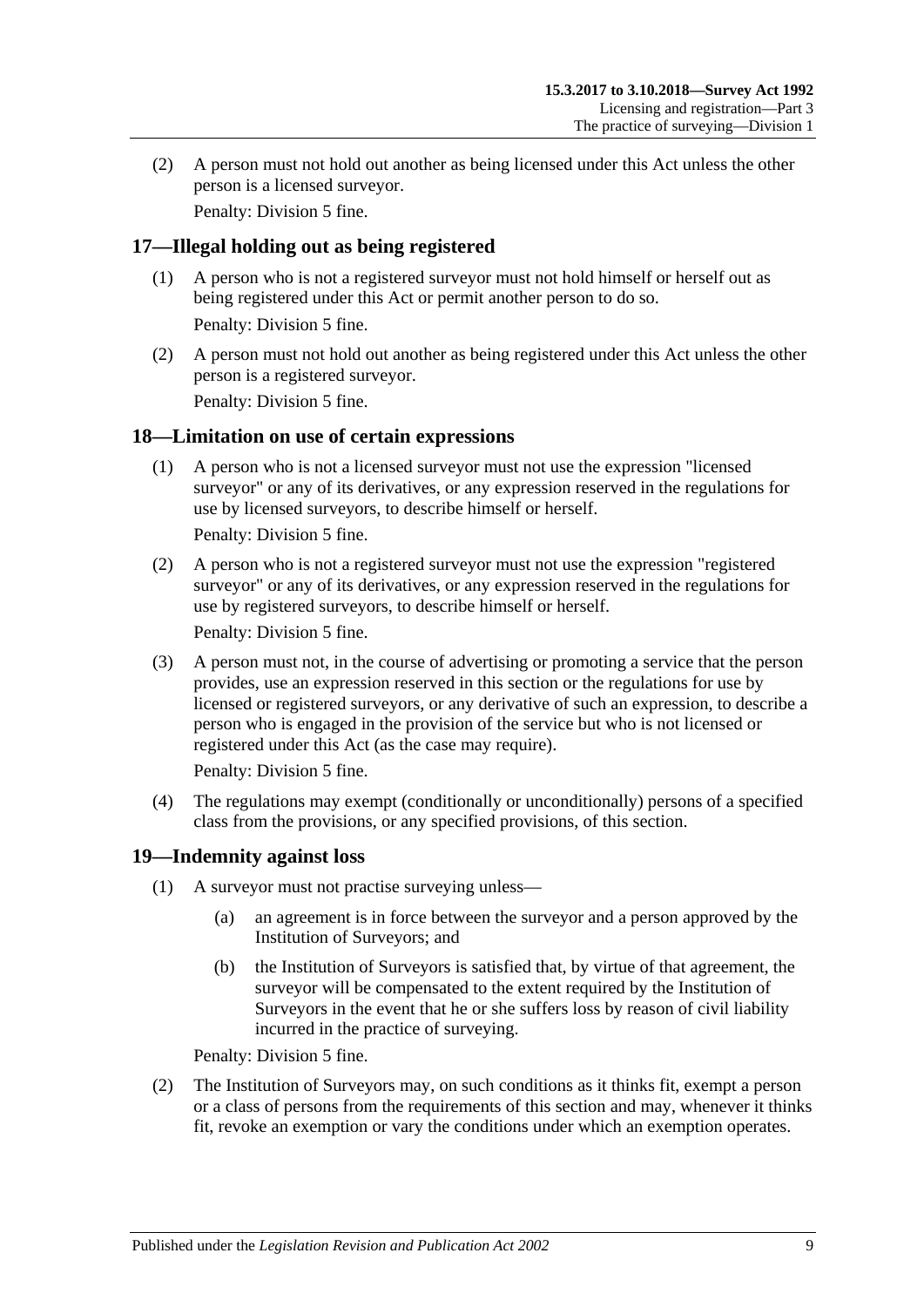## <span id="page-9-0"></span>**20—Disqualification for breach of this Division**

A court finding a person guilty of an offence against this Division may, in addition to imposing a fine, order that the person be disqualified from being licensed or registered under this Act permanently, for a specified period, until fulfilment of stipulated conditions or until further order.

# <span id="page-9-1"></span>**Division 2—Licences and registrations**

## <span id="page-9-2"></span>**21—Applications**

- (1) An application for a licence or registration, or for renewal of a licence or registration, under this Act—
	- (a) must be made to the Institution of Surveyors; and
	- (b) must, in the case of an application for renewal, be delivered to the Registrar not earlier than 3 months and not later than 1 month preceding the end of the period of the current licence or registration; and
	- (c) must conform to the requirements of the Institution of Surveyors as to its form, contents and the manner in which it is made; and
	- (d) must be accompanied by the fee fixed by the Institution of Surveyors with the approval of the Minister.
- (2) An applicant must furnish the Institution of Surveyors with such information or records as it reasonably requires.
- (3) The Institution of Surveyors may, if it thinks fit, determine an application for renewal of a licence or registration despite the fact that it is delivered out of time or that the period of the licence or registration has expired.

# <span id="page-9-3"></span>**22—Grant of licence or registration**

- (1) Where a natural person applies for a licence or registration under this Act, the Institution of Surveyors must grant the application if satisfied that the applicant—
	- (a) is a fit and proper person to be licensed or registered under this Act (as the case may require); and
	- (b) has the qualifications required by the regulations or has qualifications, or qualifications together with experience, accredited as being equivalent to those qualifications by a body or authority specified in the regulations; and
	- (c) has the experience required by the regulations; and
	- (d) fulfils all other requirements set out in the regulations.
- (3) The Institution of Surveyors may, with the approval of the Minister, grant an application for a licence or registration under this Act to an applicant who does not comply with any one or more of the requirements of this section if satisfied that the lack of compliance would not adversely affect the ability of the applicant to practise surveying.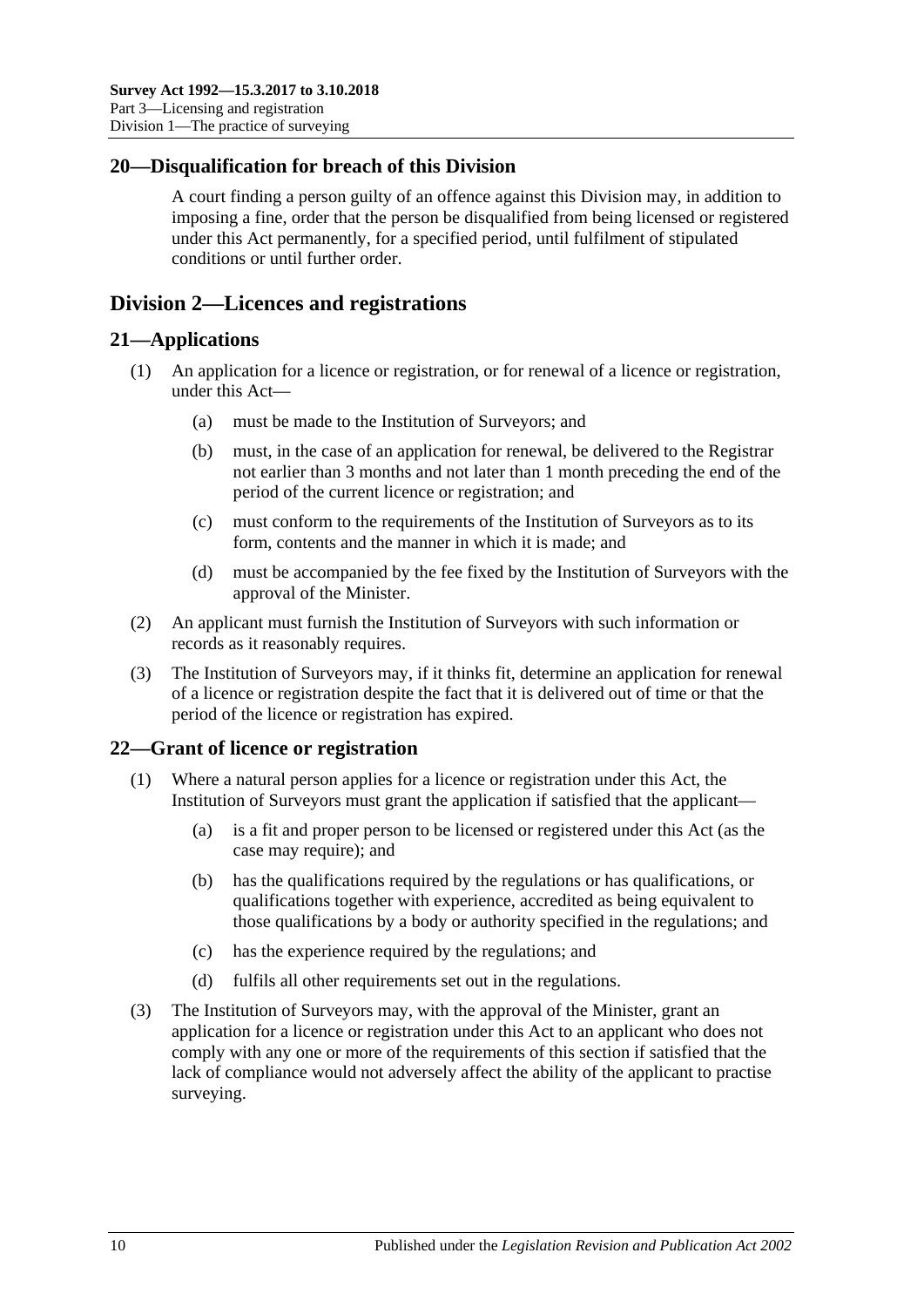## <span id="page-10-0"></span>**23—Conditional licence**

- (1) The Institution of Surveyors may grant an application for a licence under this Act to an applicant who does not comply with any one or more of the requirements for eligibility for a licence in order to enable the person to do whatever is necessary to become eligible for a full licence.
- (2) The Institution of Surveyors may impose conditions on a licence granted under this section, including conditions—
	- (a) restricting the places and times at which the applicant may practise cadastral surveying;
	- (b) limiting the areas of cadastral surveying in which the applicant may practise;
	- (c) requiring cadastral surveys undertaken by the applicant to be submitted for consideration by the Institution of Surveyors;
	- (d) limiting the period during which the licence remains in force.

## <span id="page-10-1"></span>**24—Duration and renewal**

- (1) Subject to this Act, a licence or registration (not being a licence for a limited period) remains in force until 30 June following the grant of the licence or registration and may be renewed for successive periods of one year expiring on 30 June.
- (2) Subject to this Act, where application is made in accordance with this Act for renewal of a licence or registration, the Institution of Surveyors must renew the licence or registration.

## <span id="page-10-2"></span>**25—Licences or certificates**

- (1) The Registrar must, on the licensing or registration of a surveyor or the renewal of the licence or registration of a surveyor, issue a licence or certificate of registration (as the case may require) to the surveyor.
- (2) The Registrar may, on request by a surveyor and payment of the fee fixed by the Institution of Surveyors with the approval of the Minister, issue a duplicate licence or certificate of registration.

## <span id="page-10-4"></span><span id="page-10-3"></span>**26—Continuing education**

- (1) The Institution of Surveyors may require surveyors to attend specified courses, to gain specified experience, or to take other specified action, within a specified period for the purpose of encouraging surveyors to maintain or improve their skills in surveying practice.
- (2) If the Institution of Surveyors is not satisfied that an applicant for renewal of a licence or registration has complied with requirements specified under [subsection](#page-10-4) (1), the Institution of Surveyors may—
	- (a) renew the licence or registration subject to specified conditions; or
	- (b) refuse to renew the licence or registration until specified conditions are fulfilled; or
	- (c) refuse to renew the licence or registration.
- (3) The Institution of Surveyors may, on application by a surveyor, vary or revoke a condition imposed under this section.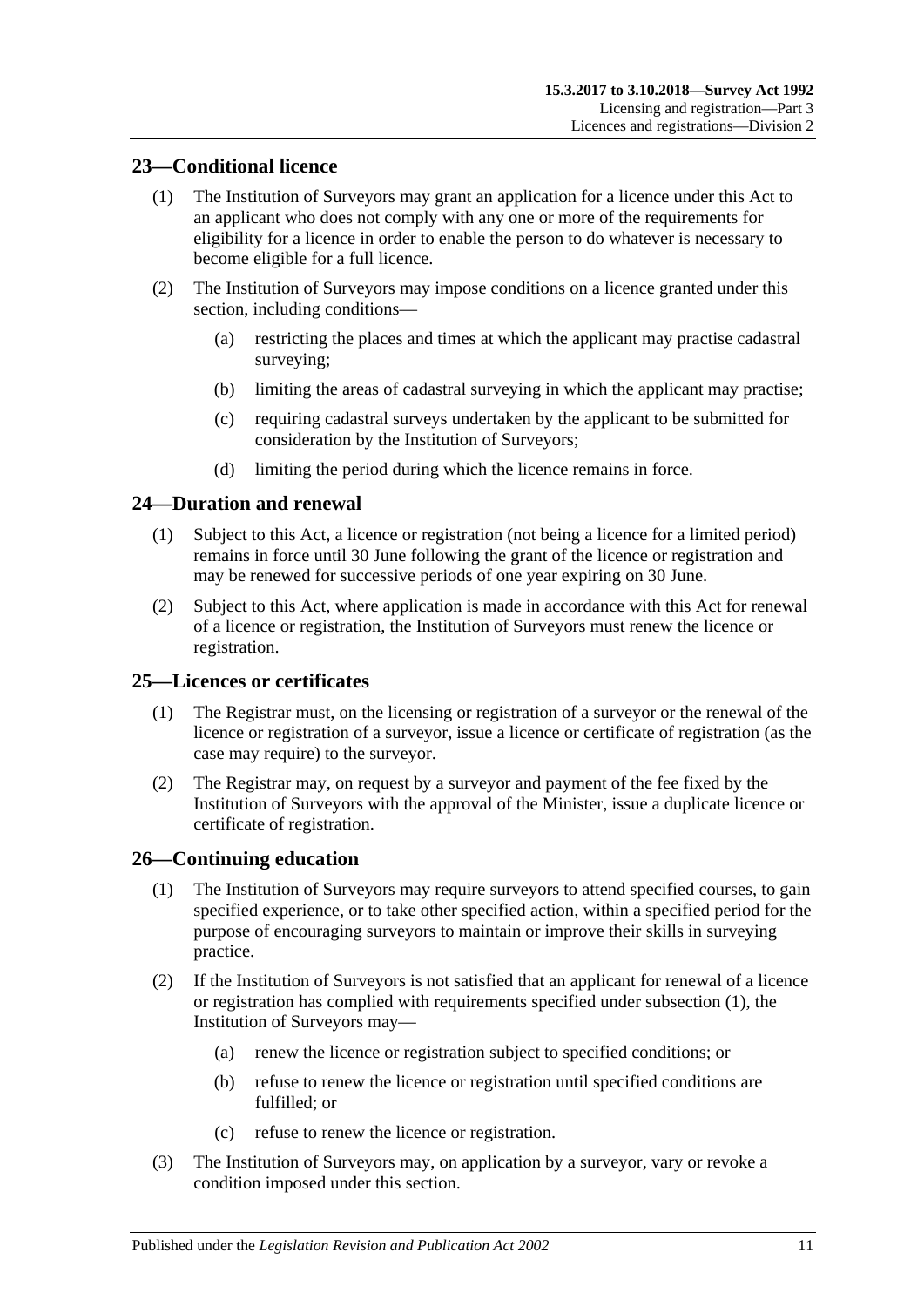- (4) If the Institution of Surveyors refuses to renew a licence or registration until specified conditions are fulfilled, the licence or registration is, on the fulfilment of those conditions, renewed for the period expiring on the following 30 June.
- (5) The Institution of Surveyors may charge such fees as are approved by the Minister in relation to the provision of courses or other services for the purposes of this section.

## <span id="page-11-0"></span>**27—Breach of conditions**

A surveyor who contravenes or fails to comply with a condition imposed under this Act on the surveyor's licence or registration is guilty of an offence. Penalty: Division 5 fine.

# <span id="page-11-1"></span>**Division 3—Special provisions relating to surveying services providers**

## <span id="page-11-2"></span>**28—Improper directions etc to surveyor by surveying services provider**

- (1) If a person who provides surveying services through the instrumentality of a surveyor directs or pressures the surveyor to act unlawfully, improperly, negligently or unfairly in relation to the provision of surveying services, the person is guilty of an offence. Penalty: Division 4 fine.
- (2) If a person who occupies a position of authority in a trust or corporate entity that provides surveying services through the instrumentality of a surveyor directs or pressures the surveyor to act unlawfully, improperly, negligently or unfairly in relation to the provision of surveying services, the person and the entity are each guilty of an offence.

Penalty: Division 4 fine.

# <span id="page-11-3"></span>**Division 4—Discipline**

# <span id="page-11-4"></span>**34—Proper cause for disciplinary action**

- (1) A surveyor is liable to be disciplined if the surveyor—
	- (a) has been guilty of conduct that constitutes a breach of this Act or has contravened or failed to comply with survey instructions in force under this Act; or
	- (b) has obtained a licence or registration under this Act improperly; or
	- (c) has failed to exercise proper care in carrying out a survey, establishing survey marks or in the preparation of a plan or record of a survey; or
	- (d) has, in the course of surveying practice—
		- (i) been guilty of conduct that constitutes a breach of any other Act or law punishable by imprisonment for a period of one year or more; or
		- (ii) been guilty of improper or unethical conduct, incompetence or negligence.
- (2) A surveying services provider is liable to be disciplined if—
	- (a) the provider has contravened or failed to comply with a provision of this Act; or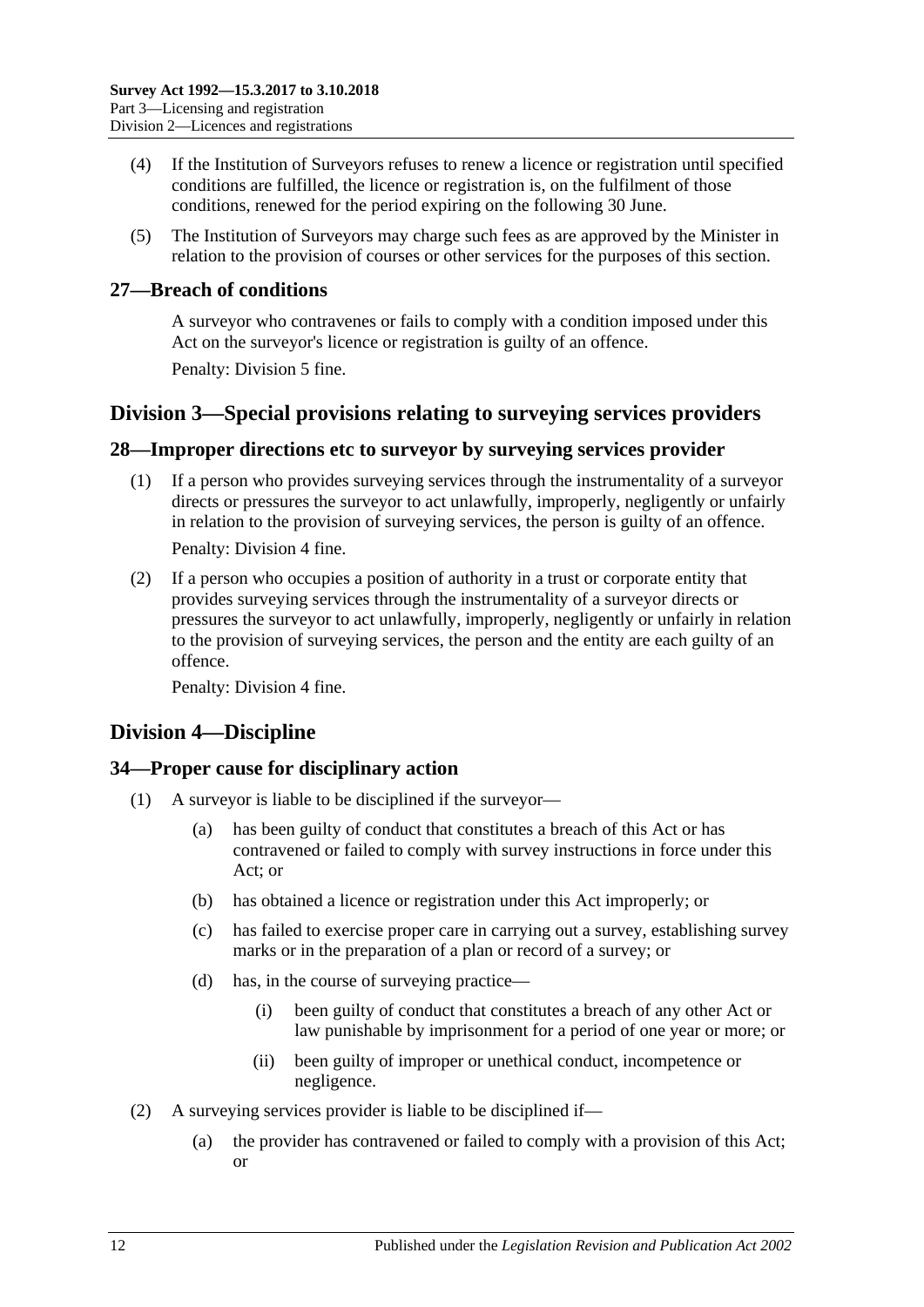- (b) in the case of a surveying services provider that is a trust or corporate entity—the occupier of a position of authority in the trust or corporate entity has contravened or failed to comply with a provision of this Act.
- (3) The occupier of a position of authority in a trust or corporate entity that is a surveying services provider is liable to be disciplined if—
	- (a) the person has contravened or failed to comply with a provision of this Act; or
	- (b) the trust or corporate entity has contravened or failed to comply with a provision of this Act (unless it is proved that the person could not, by the exercise of reasonable care, have prevented the commission of the offence by the entity).
- (4) Disciplinary action may be taken under this Division against—
	- (a) a person who was licensed or registered as a surveyor when the cause for disciplinary action arose but has since ceased to be licensed or registered as a surveyor; or
	- (b) a surveying services provider who was a provider when the cause for disciplinary action arose but has since ceased to be a surveying services provider; or
	- (c) the occupier of a position of authority in a trust or corporate entity that is a surveying services provider who was the occupier of the position of authority when the cause for disciplinary action arose but has since ceased to be the occupier of the position.

## <span id="page-12-0"></span>**35—Complaints**

- (1) Any person may lodge with the Institution of Surveyors a complaint against—
	- (a) a surveyor or former surveyor; or
	- (b) a surveying services provider or former surveying services provider; or
	- (c) the occupier, or former occupier, of a position of authority in a trust or corporate entity that is a surveying services provider.
- (2) The Institution of Surveyors must, wherever practicable, attempt to resolve the subject matter of a complaint by conciliation.

## <span id="page-12-1"></span>**36—Investigations by Institution of Surveyors**

- (1) The Institution of Surveyors must at the direction of the Surveyor-General, and may in any other case, investigate a complaint made against a person under this Division.
- (2) The Institution of Surveyors may appoint a suitable person to conduct an investigation.
- (3) The Institution of Surveyors must provide a person so appointed with a certificate of appointment.
- (4) For the purposes of an investigation, a person appointed by the Institution of Surveyors under this section—
	- (a) may require a person who is in a position to do so, to provide the name and address of—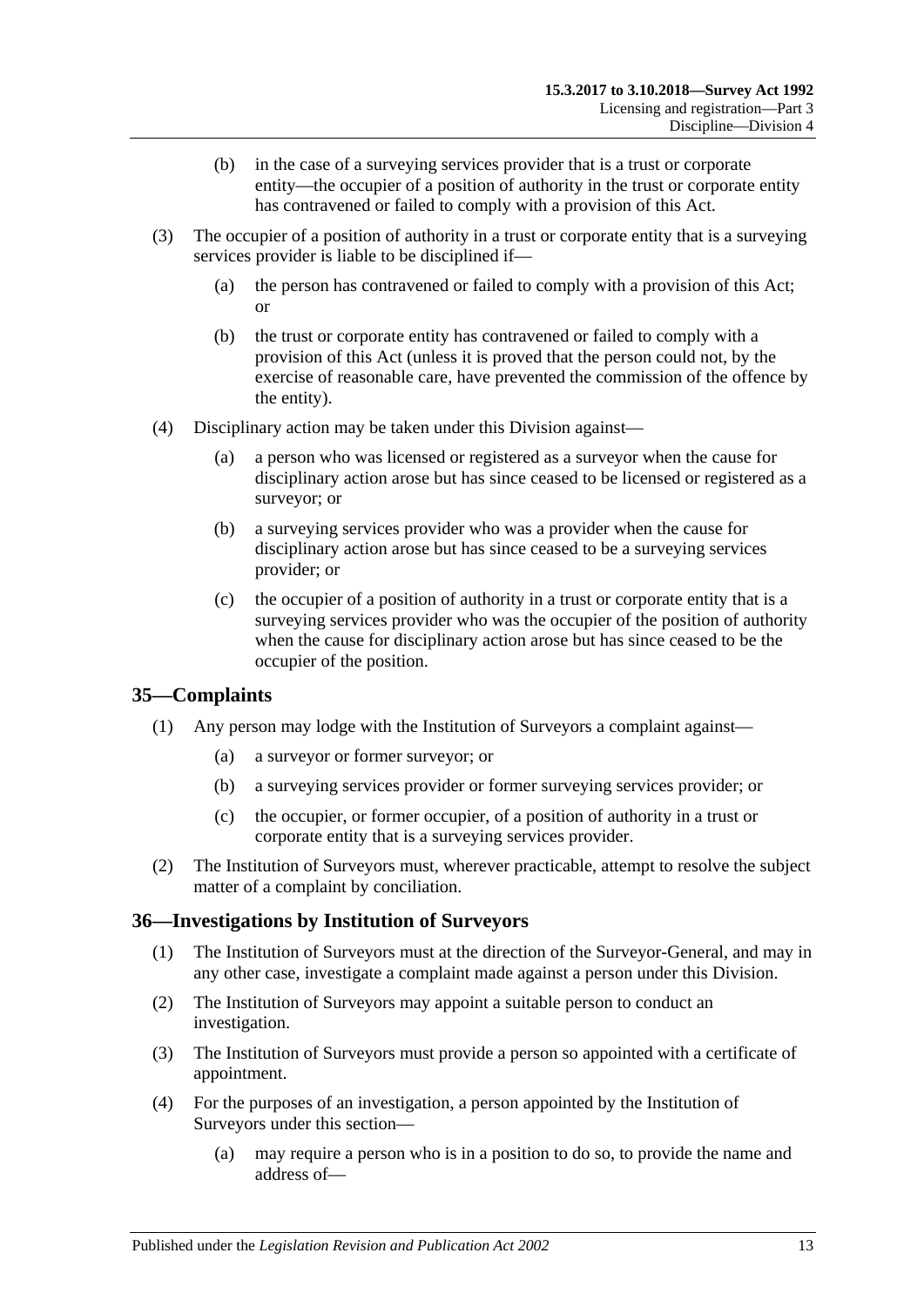- (i) any person who personally, or through the instrumentality of another, provided the services the subject of the complaint; or
- (ii) if the services the subject of the complaint were provided by a surveying services provider that is a trust or corporate entity, the persons occupying positions of authority in the trust or corporate entity; and
- (ab) may require any person who is in a position to provide other information relevant to the matter under investigation to answer any question put to him or her in relation to the matter; and
- (ac) may require any person who has possession of records or equipment relevant to the matter under investigation to produce those records or equipment for inspection, including written records that reproduce in a readily understandable form information kept by computer, microfilm or other process; and
- (b) may inspect the records or equipment, make copies of the records or their contents or test the equipment and, where reasonably necessary for those purposes, seize and retain the records or equipment.
- (5) A person appointed under this section must, at the request of a person in relation to whom he or she has exercised, or intends to exercise, powers under this section, produce his or her certificate of appointment.
- (6) Where an investigation is conducted at the direction of the Surveyor-General, the Institution of Surveyors must report to the Surveyor-General on the results of the investigation.

## <span id="page-13-0"></span>**37—Consequence of investigation by Institution of Surveyors**

- (1) After conducting an investigation under this Division, the Institution of Surveyors may lodge with the Court a complaint against the person setting out matters that are alleged to constitute proper cause for disciplinary action.
- (3) Where the Institution of Surveyors lodges a complaint with the Court, it must report the matter to the Surveyor-General.
- (4) If, after conducting an investigation under this Division, the Institution of Surveyors is satisfied that there are reasonable grounds to suspect that a person has committed an offence against this Act, it must—
	- (a) report the matter to the Surveyor-General; and
	- (b) at the request of the Surveyor-General, furnish the Surveyor-General with copies of any material in its possession relevant to the investigation or prosecution of the suspected offence.

## <span id="page-13-1"></span>**38—Disciplinary powers of Court**

- (1) The Surveyor-General, the Institution of Surveyors or any other person may lodge with the Court a complaint setting out matters that are alleged to constitute grounds for disciplinary action under this Division.
- (2) On the lodging of a complaint under this Act, the Court may conduct a hearing for the purpose of determining whether the matters alleged in the complaint constitute grounds for disciplinary action under this Part.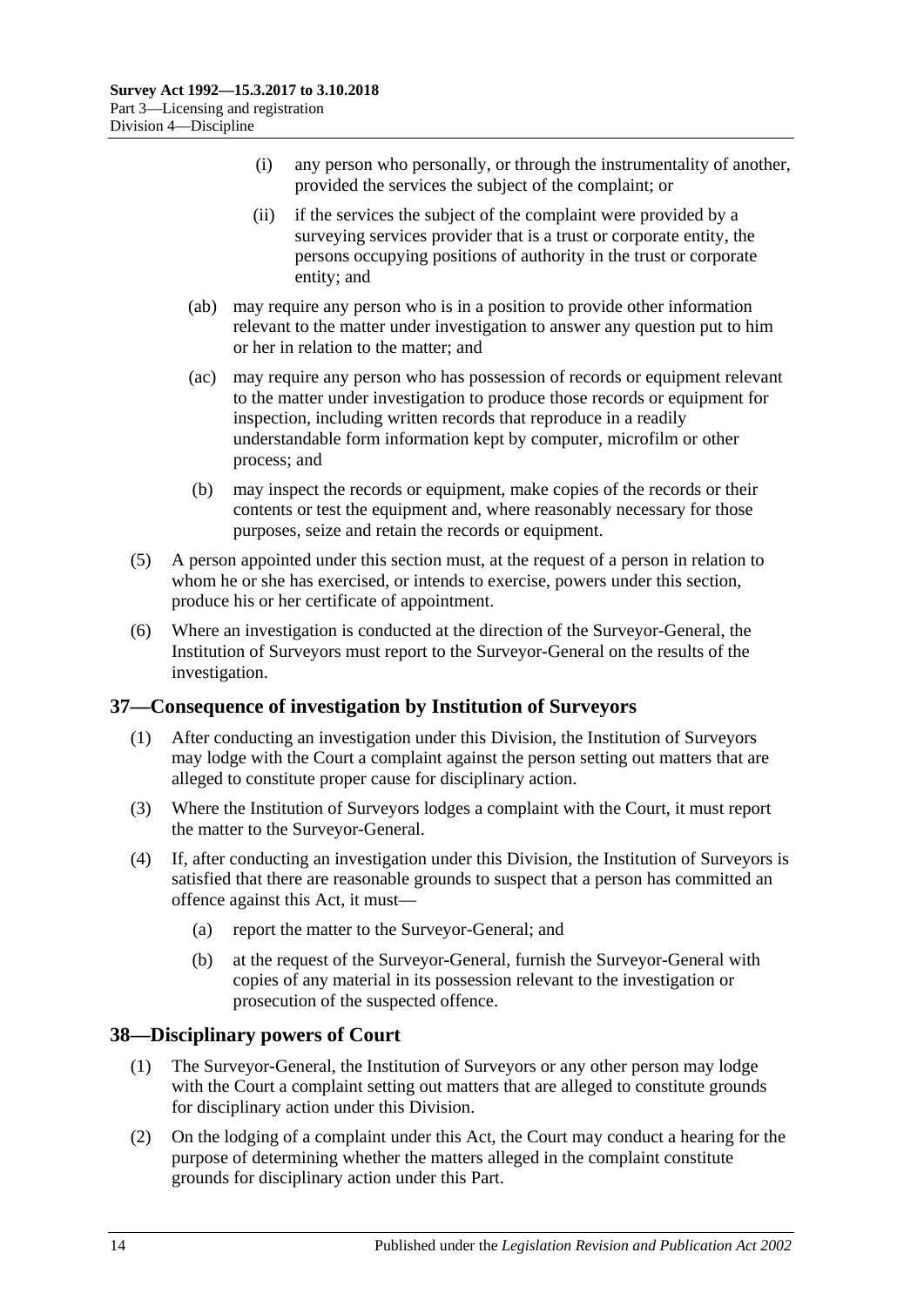- (3) Without limiting the usual powers of the Court, the Court may during the hearing—
	- (a) allow an adjournment to enable the Surveyor-General or the Institution of Surveyors to investigate or further investigate matters to which the complaint relates; and
	- (b) allow the modification of the complaint or additional allegations to be included in the complaint subject to any conditions as to adjournment and notice to parties and other conditions that the Court may think fit to impose.
- (6) If, after conducting a hearing under this section, the Court is satisfied that proper cause exists for disciplinary action against the respondent, it may exercise any one or more of the following powers:
	- (a) it may reprimand the respondent;
	- (b) it may impose a fine not exceeding a division 5 fine on the respondent;
	- (c) it may impose conditions on the respondent's licence or registration restricting the right of the respondent to practise surveying;
	- (d) it may suspend the respondent's licence or registration for a specified period, until fulfilment of stipulated conditions or until further order;
	- (e) it may cancel the respondent's licence or registration;
	- (f) it may disqualify the respondent from being licensed or registered under this Act permanently, for a specified period, until fulfilment of stipulated conditions or until further order;
	- (g) it may prohibit the respondent from carrying on business as a surveying services provider;
	- (h) it may prohibit the respondent from occupying a position of authority in a trust or corporate entity that is a surveying services provider.
- (7) A person who has been convicted of, or has expiated, an offence is not liable to a fine under this section in respect of the act or activity comprising the offence.
- (8) If the Court takes disciplinary action against the respondent, it may stipulate that the action is to have effect at a future time specified by the Court.
- (9) The Court may, on application by a surveyor, vary or revoke a condition imposed under this section.

#### <span id="page-14-0"></span>**38A—Participation of assessors in disciplinary proceedings**

In any proceedings under this Division, the Court will, if a judicial officer of the Court so determines, sit with assessors selected in accordance with [Schedule 1.](#page-25-2)

#### <span id="page-14-1"></span>**39—Return of licence or certificate of registration**

Where a person's licence or registration under this Act is suspended or cancelled, the person must, at the direction of the Court, return the licence or certificate of registration to the Registrar.

Penalty: Division 8 fine.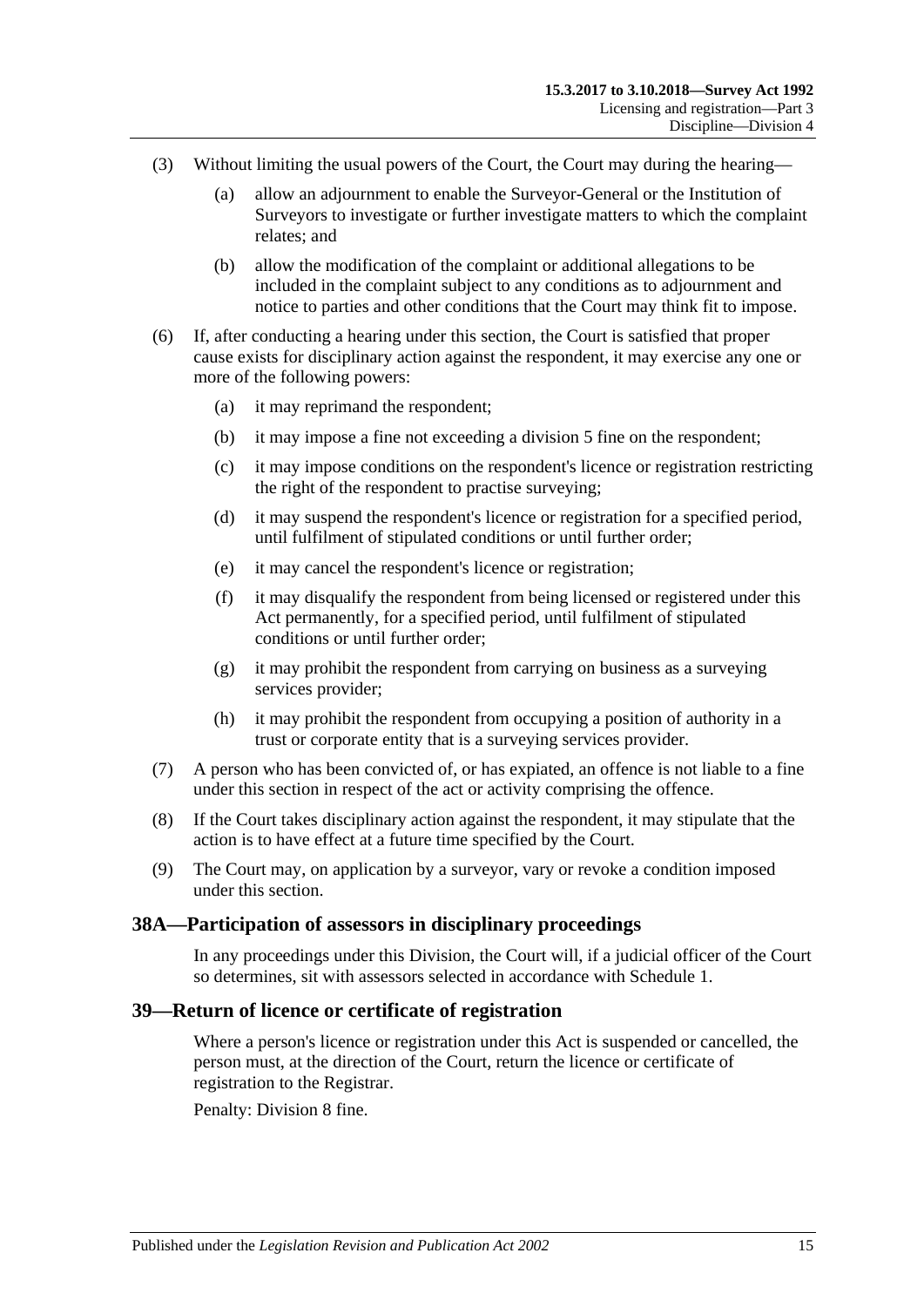#### <span id="page-15-0"></span>**40—Restrictions on disqualified persons**

(1) A disqualified person must not, without the prior approval of the Court, undertake any work in connection with a survey.

Penalty: Division 5 fine.

(2) Where a person is known to a surveyor, or to a surveying services provider, to be a disqualified person, and the surveyor or surveying services provider employs or engages that person in connection with a survey without the prior approval of the Court, the surveyor or surveying services provider is guilty of an offence.

Penalty: Division 5 fine.

- (3) The Court may, on application by a disqualified person or a person who wishes to employ or engage a disqualified person, approve the disqualified person's employment or engagement in connection with a survey subject to such conditions (if any) as the Court thinks fit.
- (4) Where an approval has been granted under this section, the Court may, on application by the Surveyor-General, the Institution of Surveyors, the disqualified person to whom the approval relates or a person who employs or engages the disqualified person—
	- (a) vary or revoke a condition of the approval or impose a further condition; or
	- (b) revoke the approval.
- (5) A person who contravenes or fails to comply with a condition imposed under this section is guilty of an offence.

Penalty: Division 5 fine.

(6) In this section—

*disqualified person* means a person whose licence or registration under this Act is suspended or cancelled.

## <span id="page-15-1"></span>**41—Consequences of action against surveyor in other jurisdictions**

- (1) Where, in consequence of action taken against a surveyor in another State or a Territory, of the Commonwealth, or in New Zealand a surveyor's right to practise surveying in that State, Territory or country is suspended or cancelled, the registration or licence of the surveyor under the Act is, unless the Court otherwise determines, automatically suspended or cancelled.
- (2) Where such a surveyor is reinstated on the register in that other State, Territory or country, the surveyor is, unless the Court otherwise determines, automatically reinstated on the register in this State.

# <span id="page-15-2"></span>**Division 5—Appeal to Court**

# <span id="page-15-3"></span>**42—Appeal to Court**

- (1) An appeal lies to the Court in the following cases:
	- (a) an applicant for a licence or registration under this Act may appeal against a decision of the Institution of Surveyors to grant a conditional licence or to refuse to grant the licence or registration;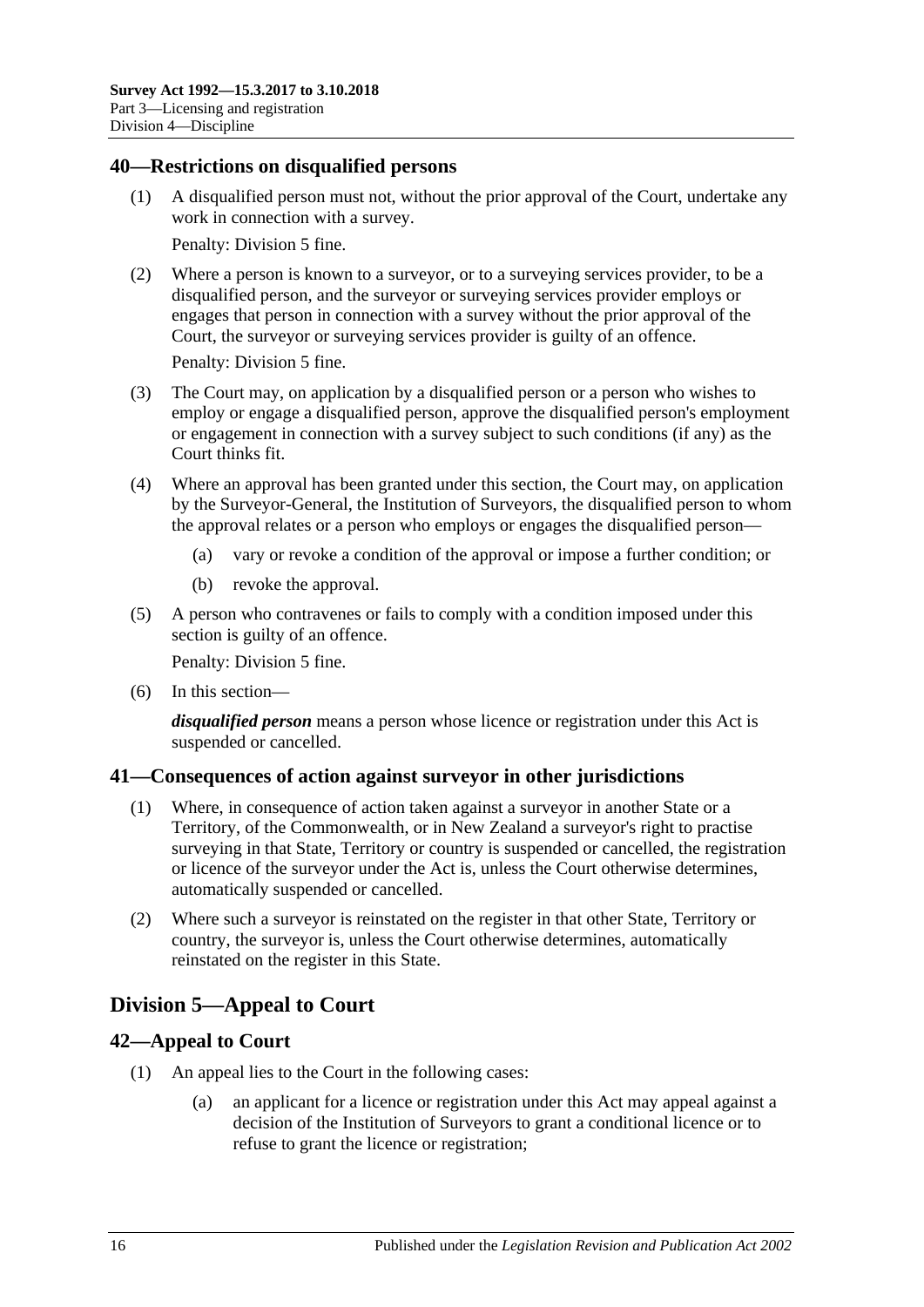- (b) an applicant for renewal of a licence or registration under this Act may appeal against a decision of the Institution of Surveyors to grant a conditional renewal or to refuse to grant the renewal (whether or not until fulfilment of specified conditions);
- (c) a person who is reprimanded by the Institution of Surveyors under this Act may appeal against the reprimand.
- (2) The appeal must be instituted within one month of the making of the decision appealed against.
- (5) Where the Court quashes a decision of the Institution of Surveyors to reprimand a person, the Institution of Surveyors must—
	- (a) withdraw the reprimand; and
	- (b) publish the withdrawal to the same extent and in the same manner as the reprimand was published (if at all).
- (6) The Institution of Surveyors must, if so required by a person affected by a decision made by it, state in writing the reasons for its decision.
- (7) If the reasons of the Institution of Surveyors are not given in writing at the time of making a decision and the person affected by the decision, within one month of the making of the decision, requires the Institution to state its reasons in writing, the time for instituting an appeal runs from the time when the person receives the written statement of those reasons.
- (8) Where the Institution of Surveyors or the Court is satisfied that an applicant for renewal of a licence or registration under this Act has instituted or intends to institute an appeal under this section, it may extend the period of the licence or registration until the determination of the appeal and impose such conditions on the licence or registration as it thinks fit.

# <span id="page-16-0"></span>**Part 4—Surveying**

# <span id="page-16-1"></span>**Division 1—Survey instructions**

#### <span id="page-16-3"></span><span id="page-16-2"></span>**43—Survey instructions**

- (1) The Governor may, by regulation, issue survey instructions in relation to cadastral surveys and records of cadastral surveys.
- <span id="page-16-4"></span>(2) Without limiting the generality of [subsection](#page-16-3) (1), survey instructions may—
	- (a) regulate the manner in which cadastral surveys are to be carried out (including the records to be kept in relation to cadastral surveys);
	- (b) provide for tolerances in relation to the accuracy of cadastral surveys;
	- (c) regulate the standard of equipment to be used in cadastral surveys;
	- (d) regulate the form, establishment, custody, maintenance, removal or reinstatement of survey marks;
	- (e) regulate the form or certification of plans or other records of cadastral surveys;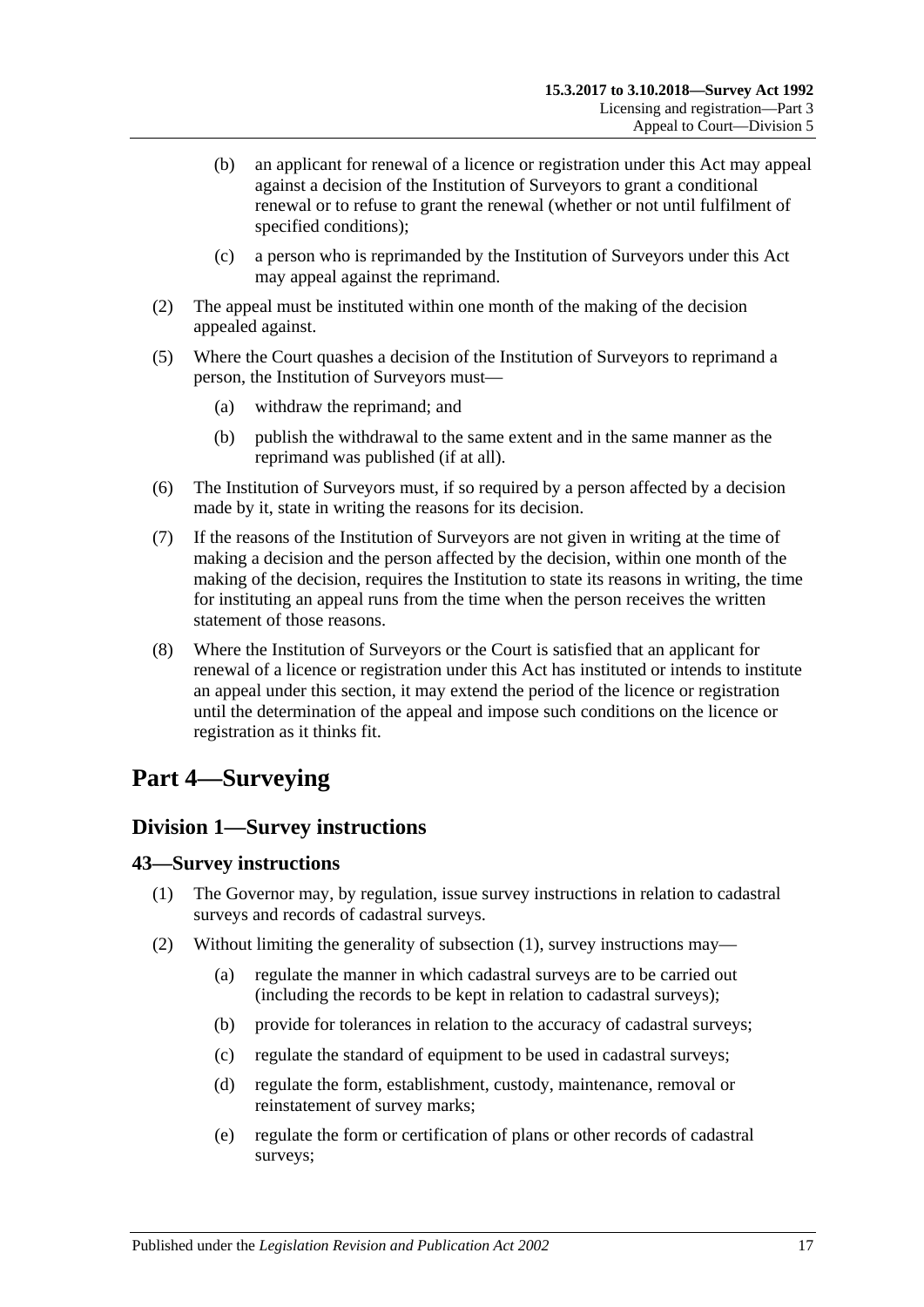- (f) regulate the manner in which cadastral surveys are to be carried out in designated survey areas with a view to those areas forming part of the coordinated cadastre under this Act.
- (3) Survey instructions may—
	- (a) vary in their operation according to time, place or circumstance;
	- (b) confer discretionary powers on the Surveyor-General.
- (4) The Institution of Surveyors must be consulted before survey instructions are promulgated.
- (5) The Registrar-General must be consulted before survey instructions are promulgated under [subsection](#page-16-4) (2)(e) in relation to plans or other records to be lodged in the Lands Titles Registration Office.

# <span id="page-17-0"></span>**Division 2—Rectification of surveys**

## <span id="page-17-1"></span>**44—Investigations by Surveyor-General**

- (1) The Surveyor-General may, on his or her own initiative or on complaint received from any person, conduct an investigation in order to determine—
	- (a) whether a cadastral survey or a record or plan prepared in connection with a cadastral survey and lodged in the Lands Titles Registration Office or other public registry or office is defective in any respect; or
	- (b) whether in relation to a cadastral survey there has been a breach of, or non-compliance with, this Act or survey instructions in force under this Act.
- (2) The Surveyor-General may appoint a suitable person to conduct an investigation.
- (3) The Surveyor-General must provide a person so appointed with a certificate of appointment.
- (4) For the purposes of an investigation, the Surveyor-General, or a person appointed by the Surveyor-General under this section, may—
	- (a) require a person who is in a position to do so, to provide the name and address of—
		- (i) any person who personally, or through the instrumentality of another, provided the services the subject of the complaint; or
		- (ii) if the services the subject of the complaint were provided by a surveying services provider that is a trust or corporate entity, the persons occupying positions of authority in the trust or corporate entity; and
	- (ab) require any person who is in a position to provide other information relevant to the matter under investigation to answer any question put to him or her in relation to the matter; and
	- (ac) require any person who has possession of records or equipment relevant to the matter under investigation to produce those records or equipment for inspection, including written records that reproduce in a readily understandable form information kept by computer, microfilm or other process; and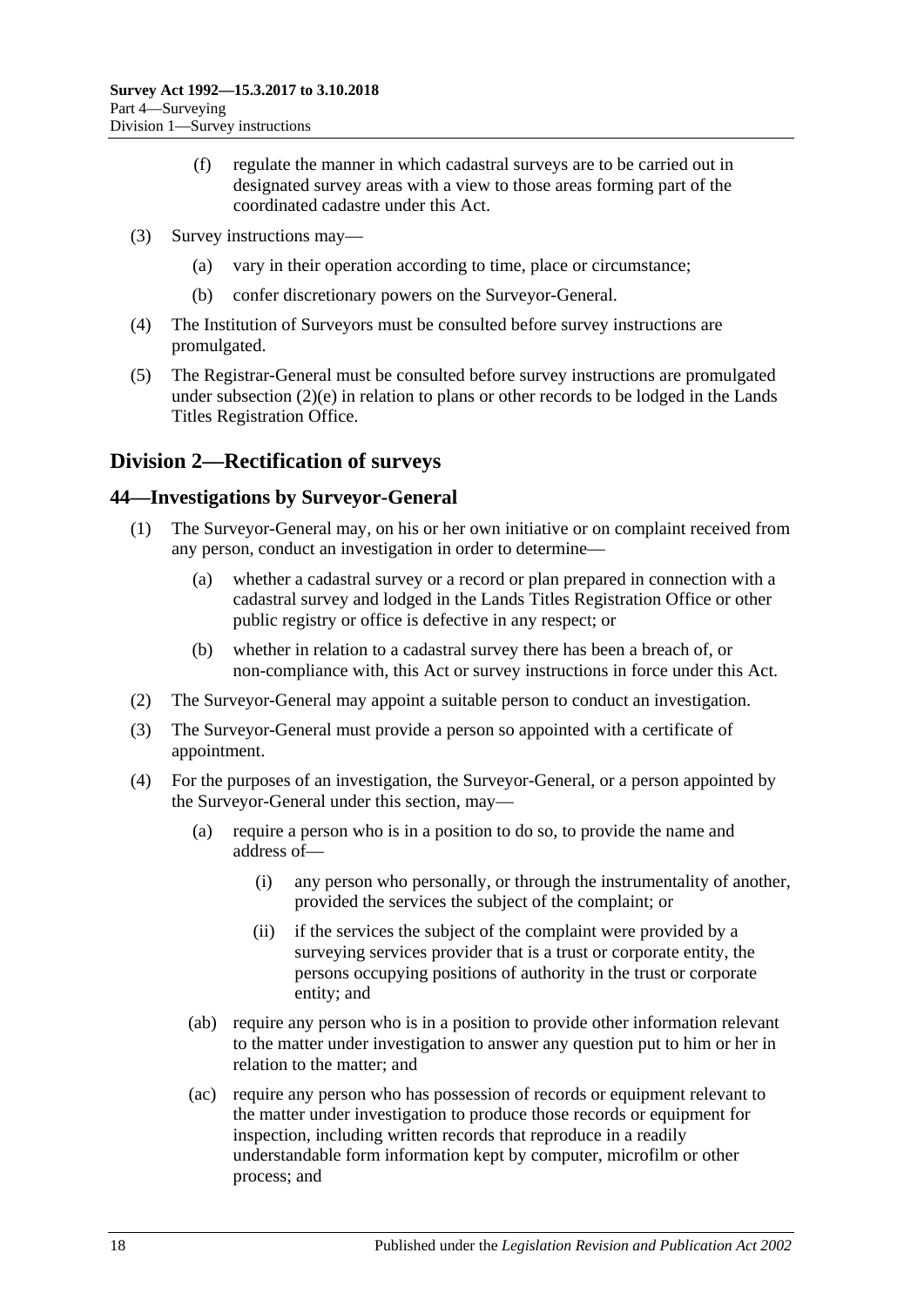- (b) inspect the records or equipment, make copies of the records or their contents or test the equipment and, where reasonably necessary for those purposes, seize and retain the records or equipment.
- (5) A person appointed under this section must, at the request of a person in relation to whom he or she has exercised, or intends to exercise, powers under this section, produce his or her certificate of appointment.

# <span id="page-18-3"></span><span id="page-18-0"></span>**45—Rectification**

- (1) If, after an investigation under this Division has been conducted, the Surveyor-General is satisfied that a cadastral survey or a record or plan is defective in some respect, the Surveyor-General may, in order to rectify that defect, require the licensed surveyor responsible for the survey to do any one or more of the following:
	- (a) to carry out additional work in connection with the survey within a specified period;
	- (b) to amend any record or plan prepared in connection with the survey within a specified period;
	- (c) to prepare any further record or plan in connection with the survey within a specified period.
- (2) Before the Surveyor-General exercises a power conferred by [subsection](#page-18-3) (1), the Surveyor-General—
	- (a) must allow the person concerned a reasonable opportunity to make representations orally or in writing; and
	- (b) must, if that person so requests, refer the matter to the Institution of Surveyors for advice.
- (3) A surveyor who, without reasonable excuse, refuses or fails to comply with a requirement under [subsection](#page-18-3) (1) is guilty of an offence.

Penalty: Division 7 fine.

- (4) If a surveyor refuses or fails to comply with a requirement under [subsection](#page-18-3) (1), the Surveyor-General may carry out such work as is necessary to rectify the defect and may recover the costs of that work as a debt owed by the surveyor.
- (5) If a surveyor of whom a requirement under [subsection](#page-18-3) (1) would have been made has died, the Surveyor-General may carry out such work as is necessary to rectify the defect.

# <span id="page-18-1"></span>**Division 3—Miscellaneous**

#### <span id="page-18-2"></span>**46—Right to enter etc**

A surveyor, or a person authorised in writing by a surveyor, may—

- (a) at any reasonable time, enter any land for the purposes of carrying out work in connection with a survey; and
- (b) take such action as is necessary to enable the survey to be carried out effectively (including excavating or breaking the surface of land to the extent necessary to uncover or place a survey mark).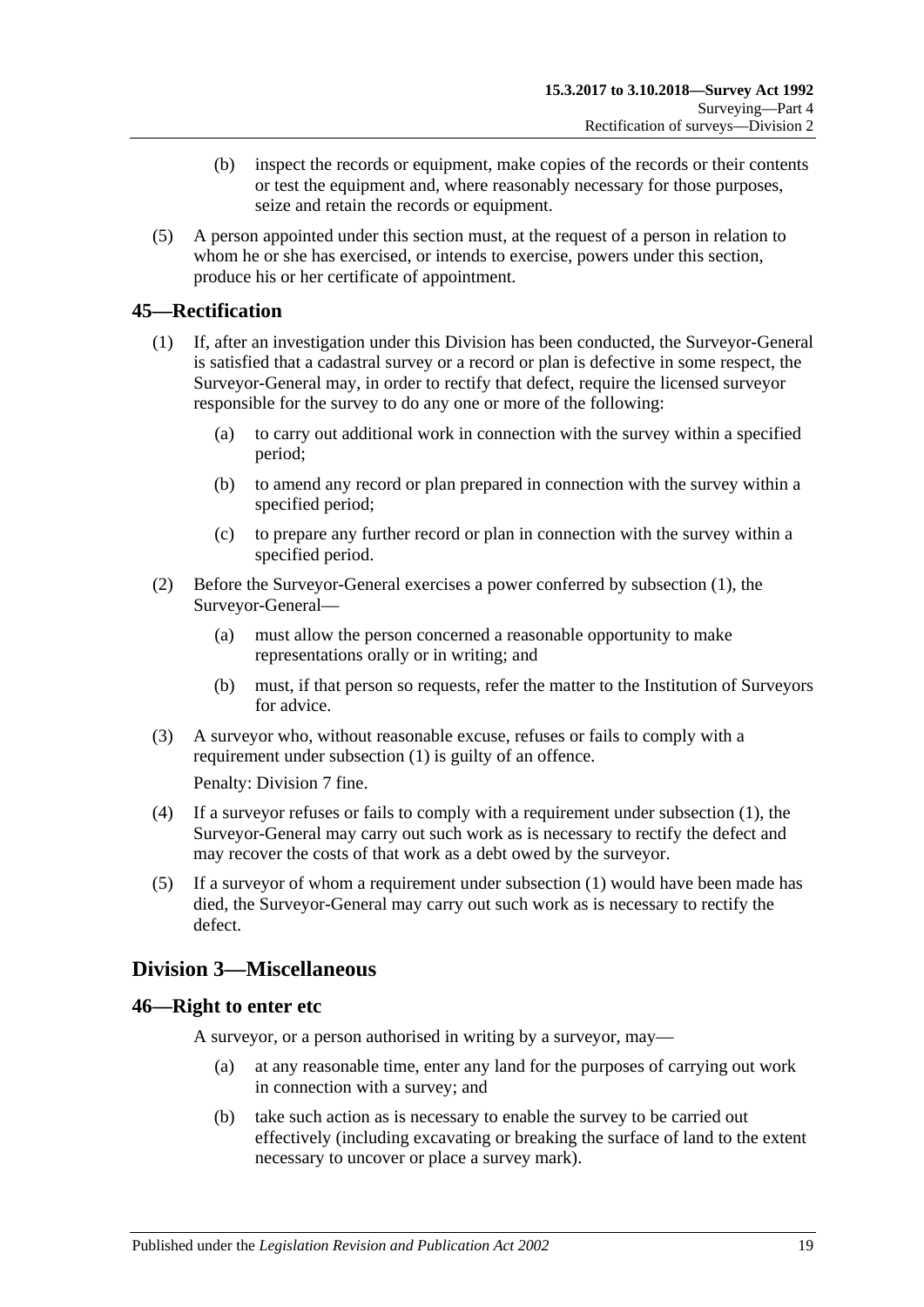# <span id="page-19-0"></span>**47—Certification of plans**

- (1) A plan or other document required by law to be signed or certified by a surveyor must be signed or certified by a surveyor who is a natural person.
- (2) A surveyor who certifies as correct a plan prepared in connection with a survey that the surveyor did not carry out or supervise is guilty of an offence. Penalty: Division 5 fine.

<span id="page-19-1"></span>**48—Liability of surveyor for acts or omissions of employees**

For the purposes of this Act, an act or omission of a person employed by a surveyor in carrying out a survey (whether under a contract of service or otherwise) is to be taken to be an act or omission of the surveyor unless the surveyor proves that the person was not acting in the course of the employment.

# <span id="page-19-2"></span>**Part 5—Establishment of land boundaries**

# <span id="page-19-3"></span>**Division 1—Coordinated cadastre**

## <span id="page-19-6"></span><span id="page-19-4"></span>**49—Coordinated cadastre**

- (1) The Surveyor-General is responsible for establishing a coordinated cadastre for the State and may, for that purpose—
	- (a) establish and maintain a network of permanent survey marks with recorded coordinates for use in surveying, mapping or related practice; and
	- (b) declare, by notice in the Gazette, specified areas of the State to be designated survey areas, being areas of land in respect of which cadastral surveys must be carried out by reference to permanent survey marks in accordance with survey instructions in force under this Act, and for which coordinates must be determined in accordance with those instructions; and
	- (c) record the coordinates of the boundaries of land within each designated survey area as determined by surveys carried out in the area (whether before or after the declaration of the area as a designated survey area), compare the coordinates recorded in relation to all allotments of land within the area and make any necessary adjustments to the recorded coordinates; and
	- (d) where the coordinates for all allotments of land within a designated survey area have been so recorded, compared and adjusted—
		- (i) declare, by notice in the Gazette, that part of the State to be within the coordinated cadastre; and
		- (ii) lodge with the Registrar-General for filing in the Lands Titles Registration Office a plan delineating the boundaries of those allotments on the basis of those coordinates.
- <span id="page-19-5"></span>(2) A plan may be lodged under [subsection](#page-19-5) (1)(d) by means of lodging a hard copy of the plan or by the electronic transfer of information.
- <span id="page-19-7"></span>(3) The Surveyor-General may, by notice in the Gazette, declare a mark or peg of a specified class to be a survey mark that may be used in the network of permanent survey marks under [subsection](#page-19-6) (1).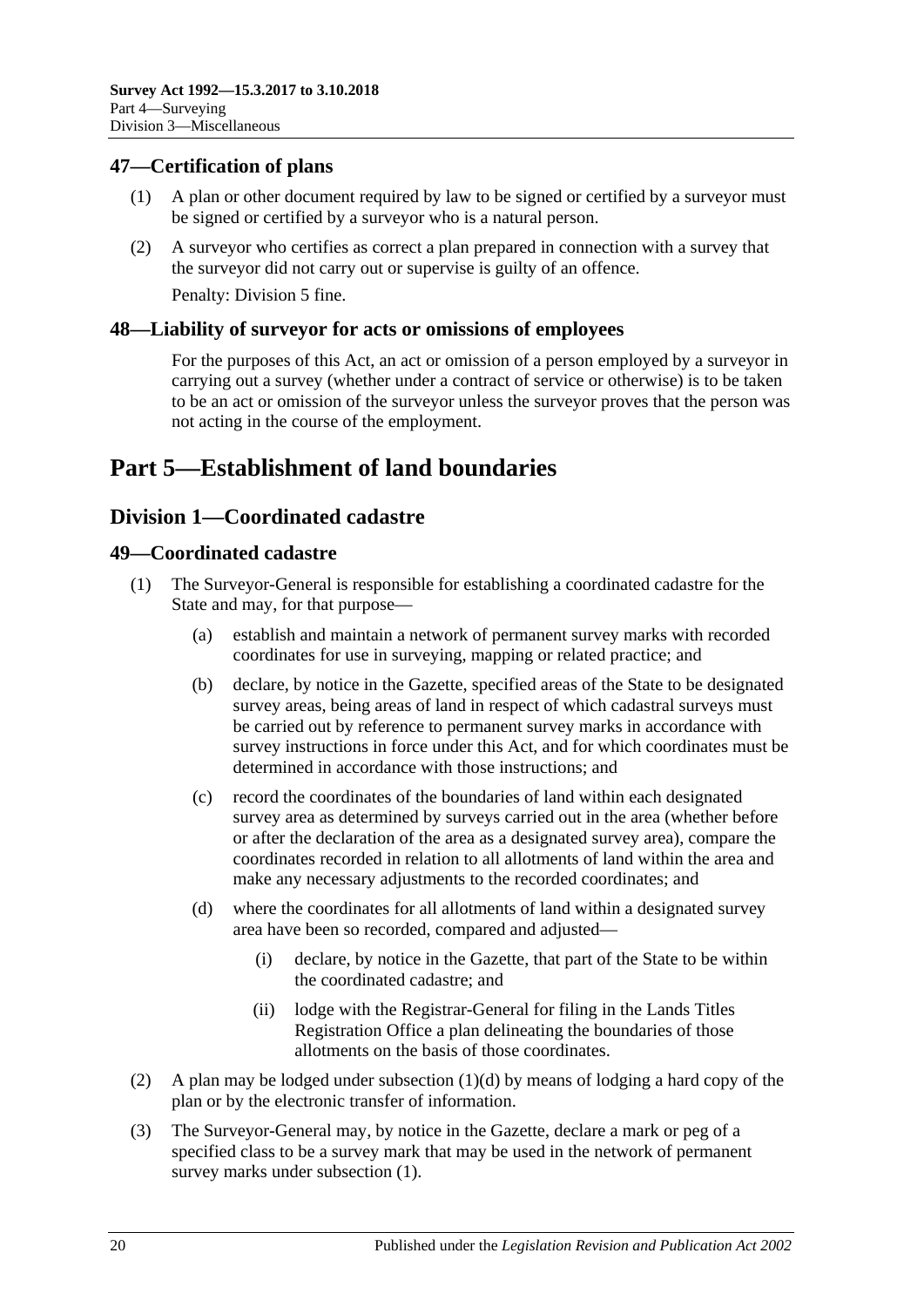(4) A notice under [subsection](#page-19-7) (3) may be varied or revoked by subsequent notice in the Gazette.

# <span id="page-20-0"></span>**Division 2—Confused land boundaries**

## <span id="page-20-4"></span><span id="page-20-1"></span>**50—Confused Boundary Areas**

- (1) Subject to [subsection](#page-20-3) (2), the Surveyor-General may, by notice in the Gazette, declare that a specified area within the State is a Confused Boundary Area.
- (1a) The Surveyor-General may make a declaration under [subsection](#page-20-4) (1)—
	- (a) on the application of—
		- (i) the Registrar-General; or
		- (ii) the Commissioner for Highways; or
		- (iii) a council; or
	- (b) on his or her own motion.
- <span id="page-20-3"></span>(2) However, a declaration under [subsection](#page-20-4) (1) may only be made if the Surveyor-General is satisfied that, generally, the occupation of land within the area does not accord to a substantial extent with the boundaries of land as shown in records or plans kept in the Lands Titles Registration Office.
- (3) A notice under this section may be varied or revoked by subsequent notice in the Gazette.

# <span id="page-20-2"></span>**51—Surveys within Confused Boundary Area**

- (1) Where a cadastral survey of land within a Confused Boundary Area is carried out by a surveyor, the boundaries of the land must (instead of being determined in accordance with accepted surveying practice and the provisions of this Act) be determined on the basis of what is fair and equitable having regard to—
	- (a) existing physical boundaries; and
	- (b) the length of time that those boundaries have departed from the boundaries as shown in any public records of survey or as marked by existing survey marks; and
	- (c) all other relevant factors.
- <span id="page-20-5"></span>(2) Where a plan of the boundaries of land within a Confused Boundary Area is lodged in the Lands Titles Registration Office, it must be accompanied by a statement that—
	- (a) sets out the basis on which the boundaries were determined; and
	- (b) is signed by the surveyor who certifies the plan.
- (3) The Registrar-General must examine a plan lodged under [subsection](#page-20-5) (2) and then forward a copy of the plan to the Surveyor-General for approval under this section.
- <span id="page-20-6"></span>(4) As soon as practicable after a plan of the boundaries of land within a Confused Boundary Area is forwarded to the Surveyor-General under this section, the Surveyor-General must give notice in accordance with this section—
	- (a) to all persons with a registered interest in the land; and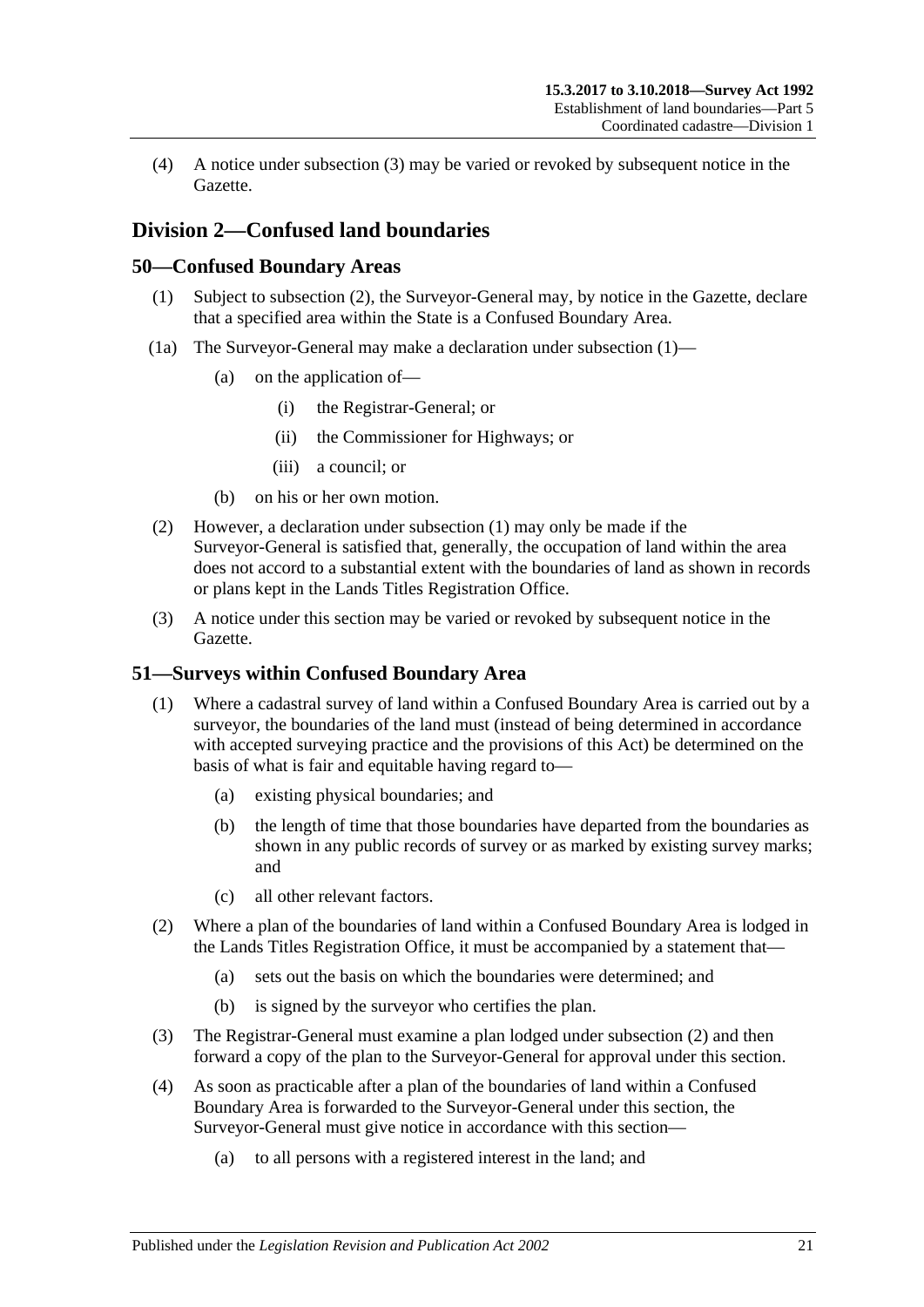- (b) to all persons with a registered interest in land adjoining the land; and
- (c) to all other persons who have a registered interest in land that is likely, in the opinion of the Surveyor-General, to be directly or indirectly affected; and
- (d) to the council for the area in which the land is situated.
- (5) A notice under [subsection](#page-20-6) (4)—
	- (a) must specify a place at which the plan may be viewed during normal office hours; and
	- (b) must specify a period (not less than 28 days after the date of the notice) within which objections relating to the determination of the land boundaries will be received by the Surveyor-General.
- (5a) The Surveyor-General must, in considering any objections received under this section, consult with the Registrar-General.
- (6) On consideration of a plan and any objections received under this section, the Surveyor-General may—
	- (a) approve the plan with or without modification; and
	- (b) carry out such further work as is necessary in view of the terms of the approval.
- <span id="page-21-0"></span>(7) The Surveyor-General must give notice of the terms of an approval and, if a plan is approved with modification, a brief description of the reasons for the decision as to those terms, to—
	- (a) the surveyor responsible for the survey; and
	- (b) all persons who were entitled to be notified under [subsection](#page-20-6) (4) and who continue to hold the registered interest in land by reason of which they were so entitled; and
	- (c) all persons who have since the date of that notification acquired a registered interest in land by reason of which they would have been entitled to be notified if they had held that interest at that date.
- (8) Any person entitled to receive a notice under [subsection](#page-21-0) (7) may, within 14 days after receipt of the notice, appeal against the decision of the Surveyor-General to the Land and Valuation Court.
- (9) The Land and Valuation Court may, on the hearing of an appeal, hear such evidence as it thinks fit, whether or not the evidence was produced before the Surveyor-General.
- (10) The Land and Valuation Court may, on the hearing of an appeal, exercise any one or more of the following powers:
	- (a) affirm or vary the decision appealed against, or make in addition any decision that should have been made in the first instance;
	- (b) quash the decision appealed against and substitute any decision that should have been made in the first instance;
	- (c) remit the subject matter of the appeal to the Surveyor-General for further consideration;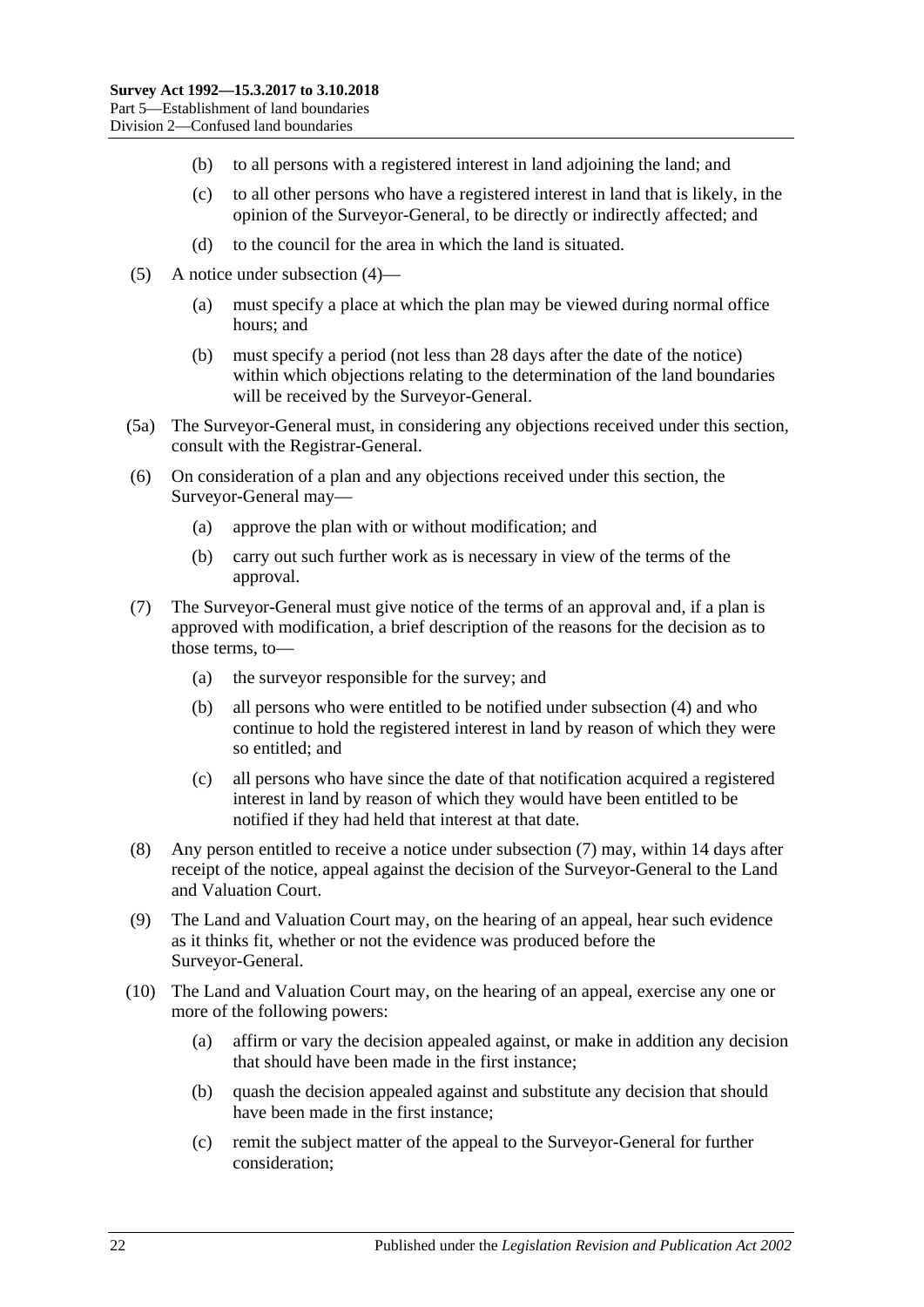- (d) make any further or other order as to costs or any other matter that the case requires.
- (11) If no appeal is lodged under this section against the approval of a plan by the Surveyor-General, the Registrar-General may deposit that plan in the Lands Titles Registration Office.
- (12) If an appeal is lodged under this section and the Land and Valuation Court on appeal approves a plan, the Registrar-General may deposit that plan in the Lands Titles Registration Office.
- <span id="page-22-0"></span>(13) This section is in addition to and does not derogate from the *[Real Property Act](http://www.legislation.sa.gov.au/index.aspx?action=legref&type=act&legtitle=Real%20Property%20Act%201886) 1886*.

# **Part 6—Miscellaneous**

#### <span id="page-22-3"></span><span id="page-22-1"></span>**52—Interference with survey marks**

(1) Subject to this section, a person must not, without the approval of the Surveyor-General, interfere with a survey mark.

Penalty: Division 7 fine.

- (2) This section does not apply—
	- (a) in relation to interference with a survey mark (other than a permanent survey mark) in the course of the erection or maintenance of a fence or other permanent improvement on the boundary defined by that survey mark; or
	- (b) in relation to interference with a survey mark (other than a permanent survey mark) by a licensed surveyor, or a person acting under the supervision of a licensed surveyor, in the course of a survey if, as soon as reasonably practicable after the interference, the surveyor or other person reinstates the survey mark; or
	- (c) in relation to interference with a survey mark (other than a permanent survey mark) in the course of works for the provision of roads, drains or other services in association with the division of land.
- (3) Where a person has contravened [subsection](#page-22-3) (1) and the survey mark interfered with has been reinstated, the cost of that reinstatement may be recovered as a debt by the person who reinstated the survey mark from the person who contravened [subsection](#page-22-3) (1).

## <span id="page-22-2"></span>**53—Offence to hinder or obstruct**

(1) A person must not, without reasonable excuse, hinder or obstruct a person in the exercise of a power conferred by this Act.

Penalty: Division 6 fine.

(2) A person must not, without reasonable excuse, refuse or fail to comply with a requirement made by a person for the purposes of an investigation under this Act. Penalty: Division 6 fine.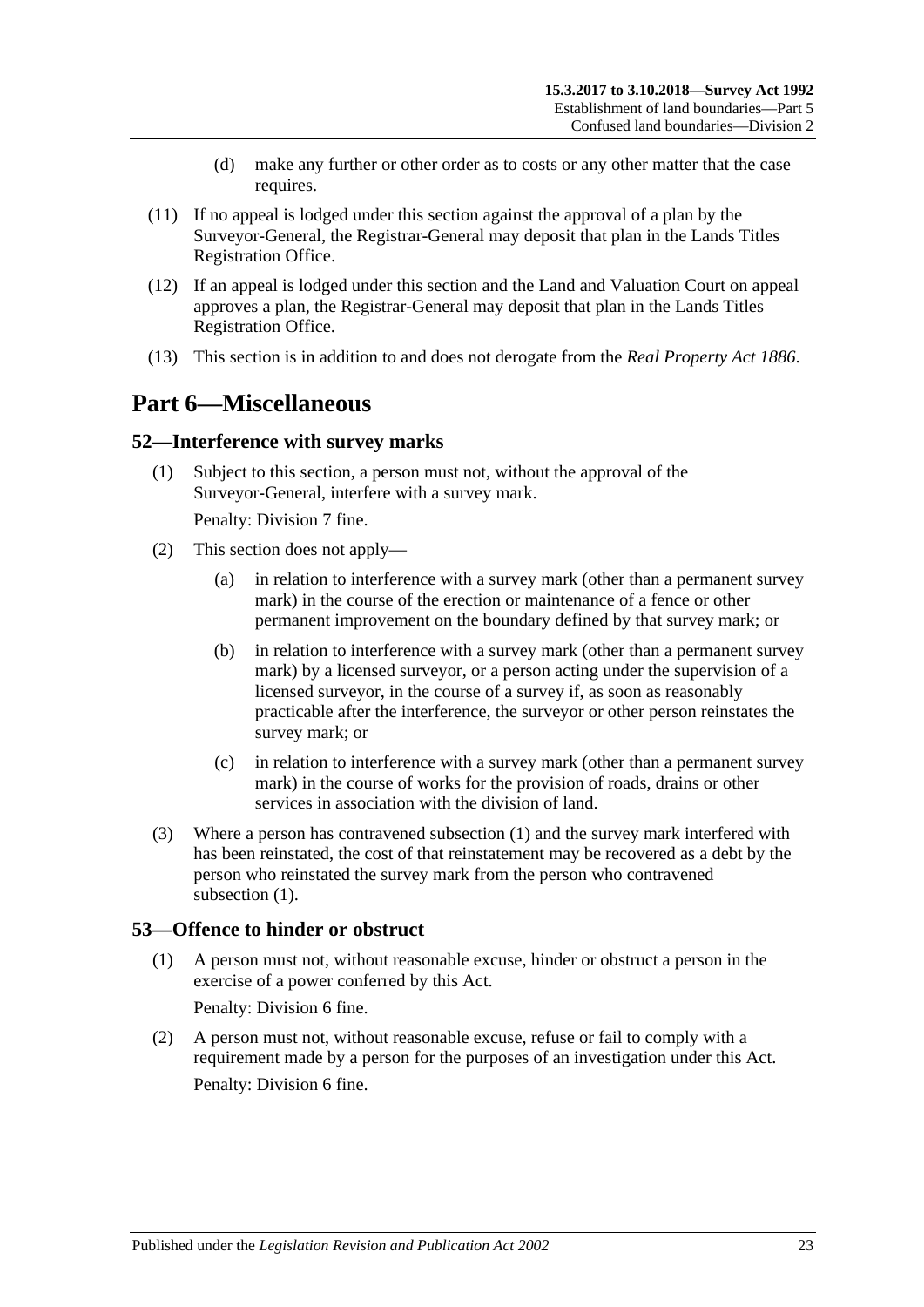#### <span id="page-23-0"></span>**54—False or misleading information**

A person must not, in furnishing information required under this Act, make a statement that is false or misleading in a material particular.

Penalty: Division 7 fine.

## <span id="page-23-1"></span>**55—Confidentiality**

A person must not divulge information obtained in the course of an investigation under this Act except—

- (a) as authorised by or under this Act; or
- (b) with the consent of the person from whom the information was obtained or to whom the information relates; or
- (c) in connection with the administration of this Act; or
- (d) for the purpose of legal proceedings arising out of the administration of this Act.

Penalty: Division 5 fine.

## <span id="page-23-2"></span>**55A—Victimisation**

- (1) A person commits an act of victimisation against another person (the victim) if he or she causes detriment to the victim on the ground, or substantially on the ground, that the victim—
	- (a) has disclosed or intends to disclose information; or
	- (b) has made or intends to make an allegation,

that has given rise, or could give rise, to proceedings against the person under this Act.

- (2) An act of victimisation under this Act may be dealt with—
	- (a) as a tort; or
	- (b) as if it were an act of victimisation under the *[Equal Opportunity Act](http://www.legislation.sa.gov.au/index.aspx?action=legref&type=act&legtitle=Equal%20Opportunity%20Act%201984) 1984*,

but, if the victim commences proceedings in a court seeking a remedy in tort, he or she cannot subsequently lodge a complaint under the *[Equal Opportunity Act](http://www.legislation.sa.gov.au/index.aspx?action=legref&type=act&legtitle=Equal%20Opportunity%20Act%201984) 1984* and, conversely, if the victim lodges a complaint under that Act, he or she cannot subsequently commence proceedings in a court seeking a remedy in tort.

- (3) Where a complaint alleging an act of victimisation under this Act has been lodged with the Commissioner for Equal Opportunity and the Commissioner is of the opinion that the subject matter of the complaint has already been adequately dealt with by a competent authority, the Commissioner may decline to act on the complaint or to proceed further with action on the complaint.
- (4) In this section—

*detriment* includes—

- (a) injury, damage or loss; or
- (b) intimidation or harassment; or
- (c) discrimination, disadvantage or adverse treatment in relation to the victim's employment or business; or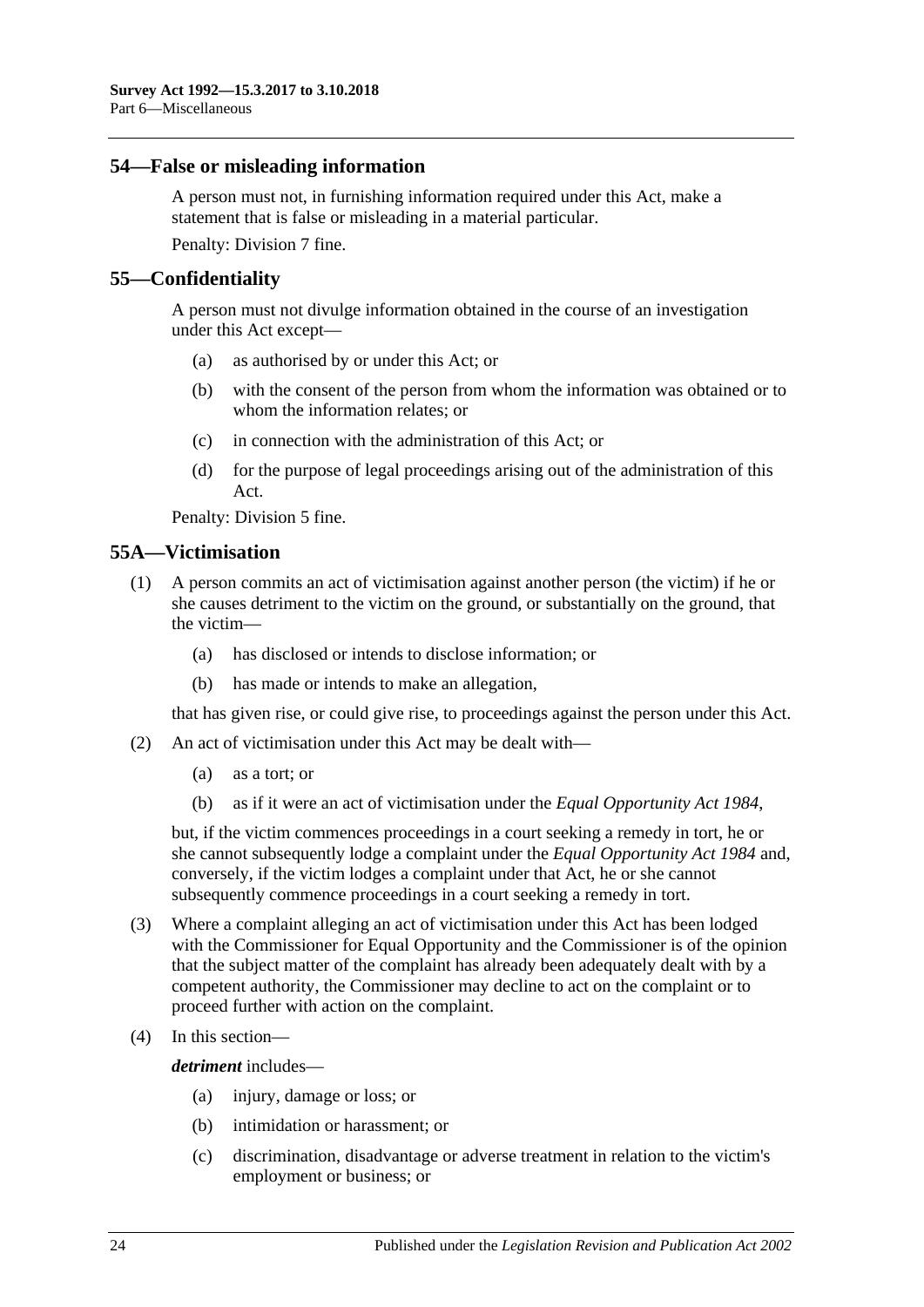(d) threats of reprisal.

# <span id="page-24-0"></span>**56—General defence**

It is a defence to a charge of an offence against this Act if the defendant proves that the offence was not committed intentionally and did not result from any failure on the part of the defendant to take reasonable care to avoid the commission of the offence.

#### <span id="page-24-1"></span>**57—Punishment of conduct that constitutes offence**

Subject to this Act, where conduct constitutes an offence and is also a ground for disciplinary action under this Act, the taking of disciplinary action under this Act is not a bar to conviction and punishment for the offence, nor is conviction and punishment for the offence a bar to disciplinary action under this Act.

#### <span id="page-24-2"></span>**58—Levy on lodgment of plans**

The Institution of Surveyors may charge a levy of an amount approved by the Minister on each plan certified as correct by a licensed surveyor and lodged in the Lands Titles Registration Office.

#### <span id="page-24-3"></span>**59—Approvals**

An approval of the Minister, the Surveyor-General or the Institution of Surveyors under this Act—

- (a) must be in writing; and
- (b) may be absolute or conditional.

## <span id="page-24-4"></span>**59A—Parties to proceedings before Court**

- (1) The Surveyor-General and the Institution of Surveyors are entitled to be joined as parties to any proceedings of the Court under this Act.
- (2) The Surveyor-General may appear personally in any such proceedings or may be represented at any proceedings by counsel or a person employed in the Public Service.

#### <span id="page-24-5"></span>**60—Evidentiary provision**

In any legal proceedings, a certificate, purporting to be under the hand of the Registrar, that any person was or was not licensed or registered under this Act at a specified date or as to any other information contained in the register of surveyors established under this Act is, in the absence of proof to the contrary, proof of the information so certified.

#### <span id="page-24-6"></span>**61—Summary offences**

- (1) Proceedings for a summary offence against this Act must be commenced—
	- (a) in the case of an expiable offence—within the time limits prescribed for expiable offences by the *[Summary Procedure Act](http://www.legislation.sa.gov.au/index.aspx?action=legref&type=act&legtitle=Summary%20Procedure%20Act%201921) 1921*;
	- (b) in any other case—within 2 years of the date on which the offence is alleged to have been committed or such other period as the Minister may, in a particular case, authorise.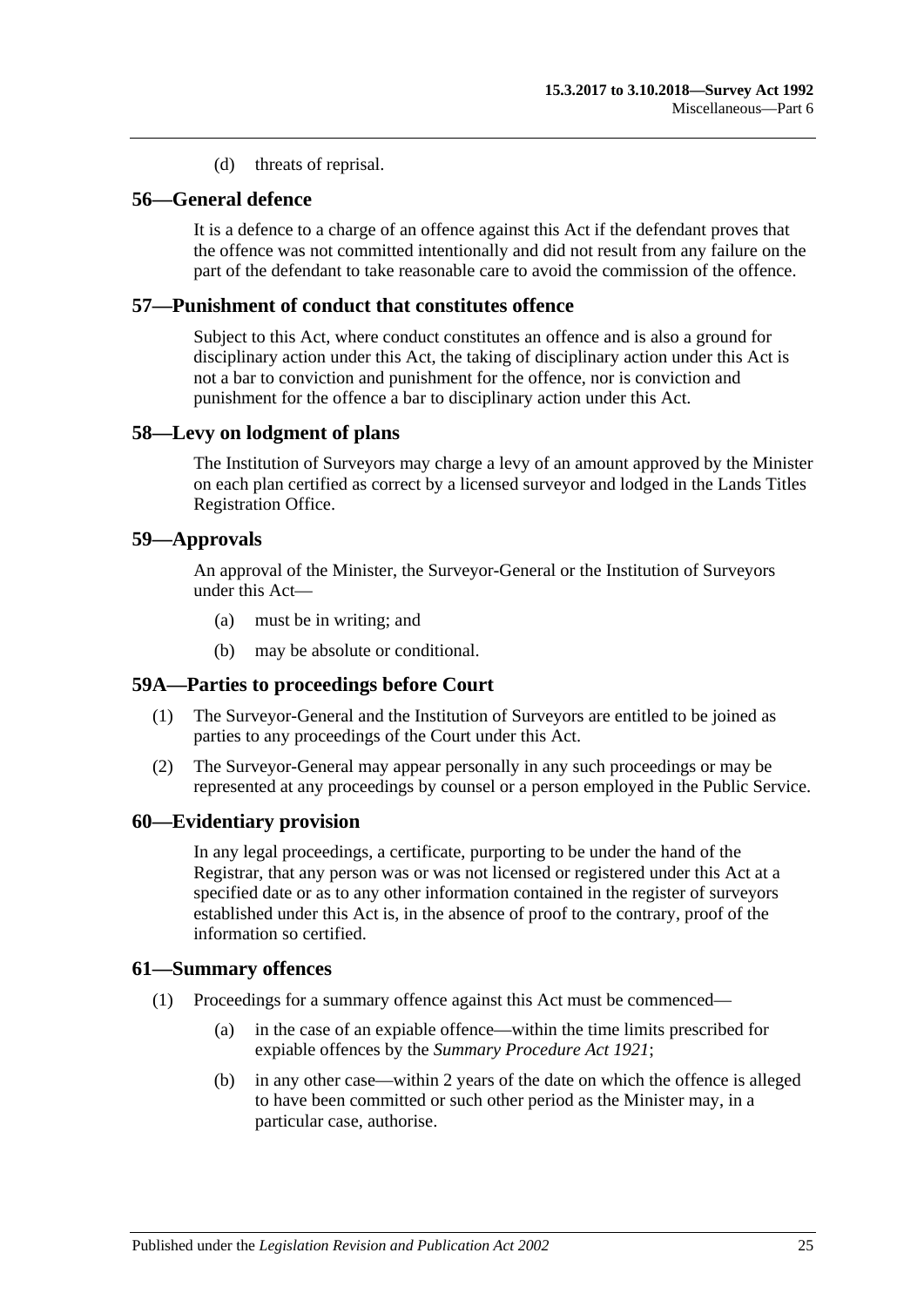(3) A document apparently signed by the Minister and stating that the Minister authorises a specified extension of the period for commencing a particular prosecution is to be accepted, in the absence of proof to the contrary, as proof of the fact so stated.

# <span id="page-25-3"></span><span id="page-25-0"></span>**62—Service of notices**

- (1) A notice to be given under this Act may be given—
	- (a) by personal service on the person or agent of the person; or
	- (b) by leaving it for the person at the person's place of residence or business with someone apparently over the age of 16 years; or
	- (c) by sending it by post to the person or agent of the person at the person's last known address, or by leaving it in the letterbox to which it would have been delivered if so posted.
- (2) Where a notice is to be given under this Act to a person with a registered interest in land and it is not reasonably practicable for it to be given in accordance with [subsection](#page-25-3) (1), the notice may be given by leaving it in a conspicuous position on the land.

## <span id="page-25-4"></span><span id="page-25-1"></span>**63—Regulations**

- (1) The Governor may make such regulations as are contemplated by, or as are necessary or expedient for the purposes of, this Act.
- (2) Without limiting the generality of [subsection](#page-25-4) (1), the regulations may regulate company names, business names or trading names that may be used by surveyors or require that such names be approved by the Institution of Surveyors.
- (3) The regulations may—
	- (a) prescribe fines not exceeding a division 7 fine for contravention of any regulation;
	- (b) apply, adopt or incorporate, with or without modification, any code, standard or other document prepared or approved by a body or authority referred to in the regulation as in force from time to time or as in force at a specified time.
- (4) Where a code, standard or other document is applied, adopted or incorporated in regulations—
	- (a) a copy of the code, standard or other document must be kept available for inspection by members of the public, without charge and during normal office hours, at the office of the Surveyor-General; and
	- (b) in any legal proceedings, evidence of the contents of the code, standard or other document may be given by production of a document purporting to be certified by or on behalf of the Minister as a true copy of the code, standard or other document.

# <span id="page-25-2"></span>**Schedule 1—Appointment and selection of assessors for District Court**

(1) The Minister must establish a panel of persons who may sit as assessors consisting of persons representative of surveyors.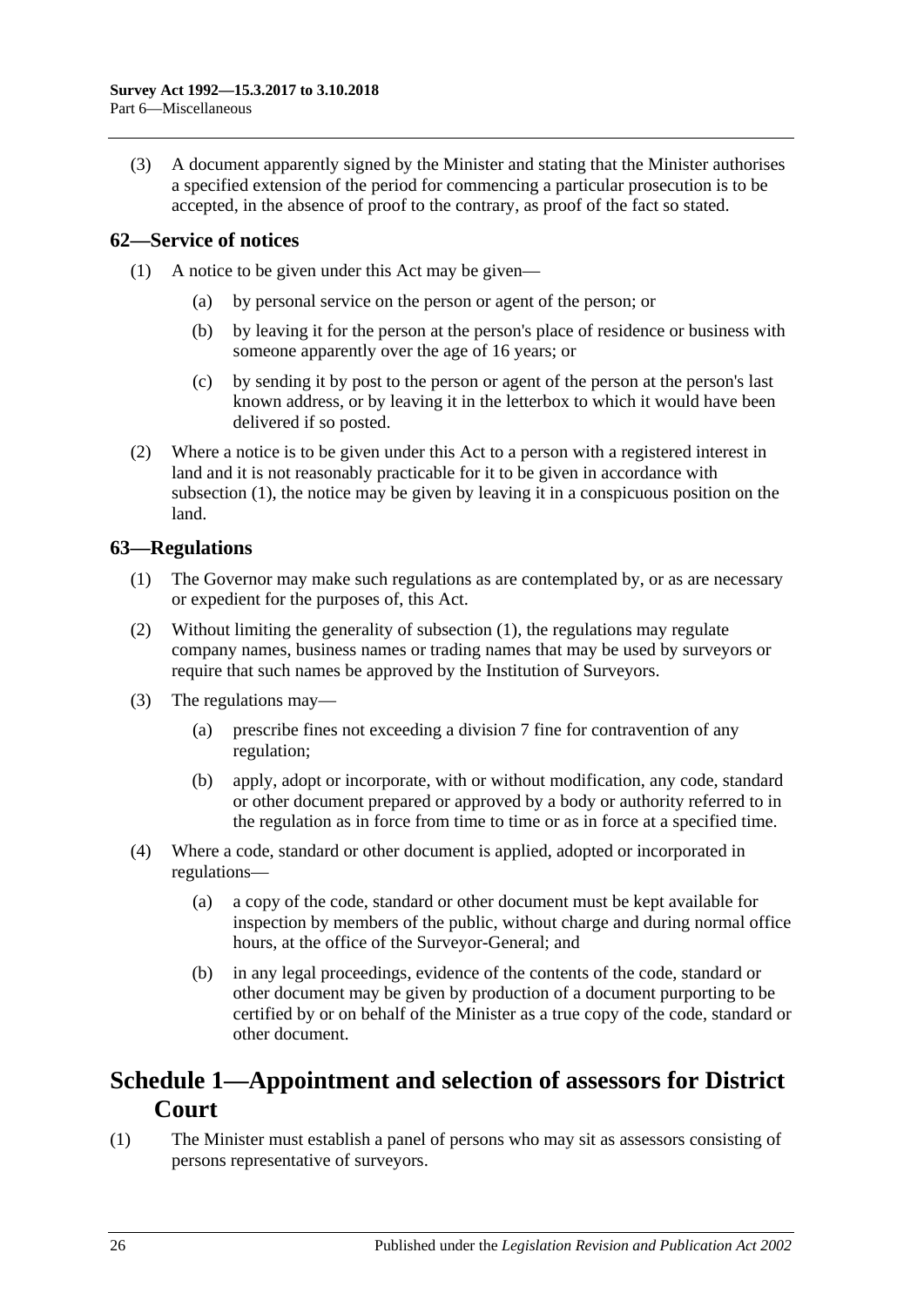- (2) The Minister must establish a panel of persons who may sit as assessors consisting of persons representative of members of the public who deal with surveyors.
- (3) A member of a panel is to be appointed by the Minister for a term of office not exceeding three years and on conditions determined by the Minister and specified in the instrument of appointment.
- (4) A member of a panel is, on the expiration of a term of office, eligible for reappointment.
- (5) Subject to [subclause](#page-26-0) (6), if assessors are to sit with the District Court in proceedings under [Division 4](#page-11-3) of [Part 3,](#page-7-1) a judicial officer of the Court must select one member from each of the panels to sit with the Court in the proceedings.
- <span id="page-26-0"></span>(6) A member of a panel who has a personal or a direct or indirect pecuniary interest in a matter before the District Court is disqualified from participating in the hearing of the matter.
- (7) If an assessor dies or is for any reason unable to continue with any proceedings, the District Court constituted of the judicial officer who is presiding at the proceedings and the other assessor may, if the judicial officer so determines, continue and complete the proceedings.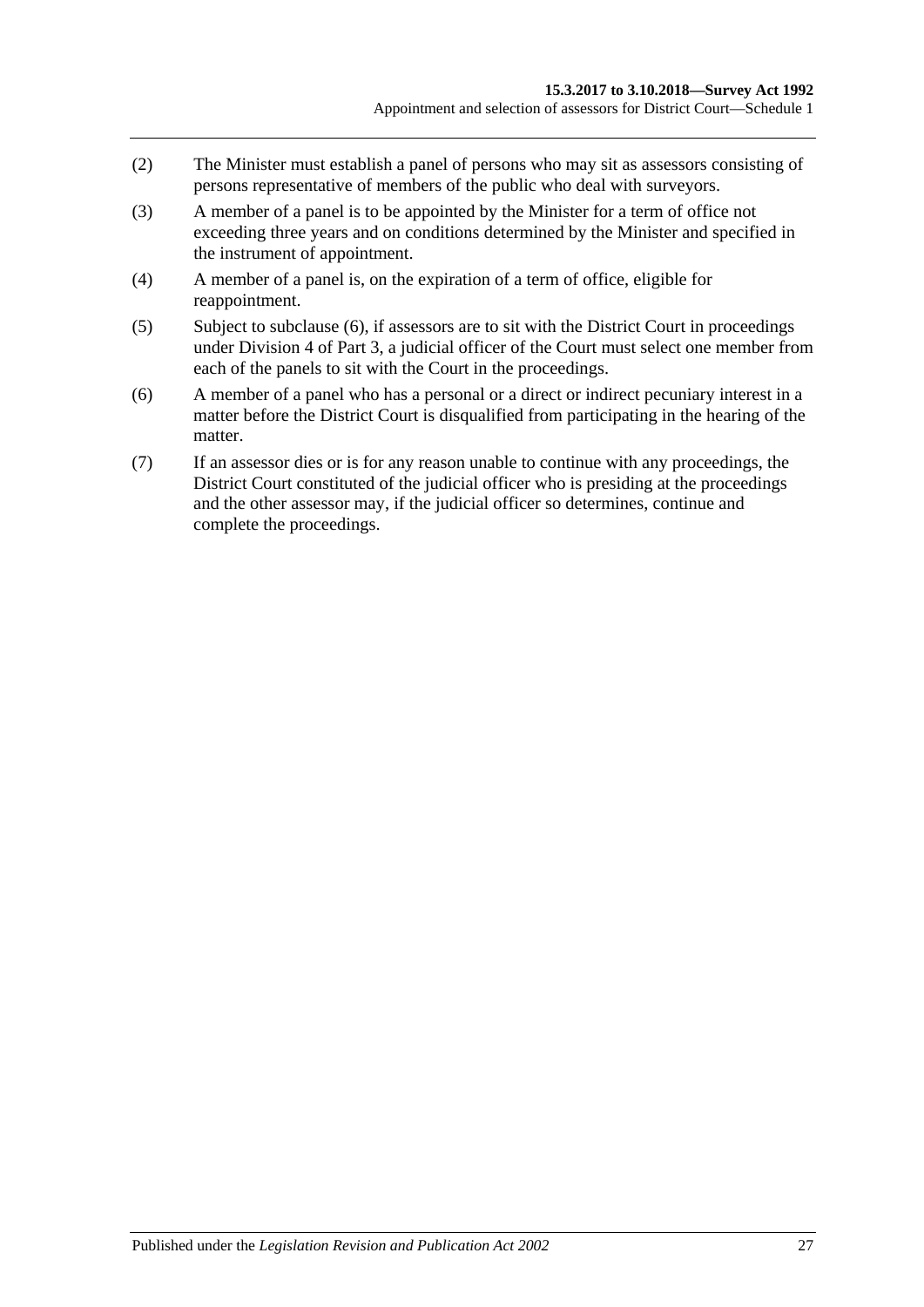# <span id="page-27-0"></span>**Legislative history**

# **Notes**

- Amendments of this version that are uncommenced are not incorporated into the text.
- Please note—References in the legislation to other legislation or instruments or to titles of bodies or offices are not automatically updated as part of the program for the revision and publication of legislation and therefore may be obsolete.
- Earlier versions of this Act (historical versions) are listed at the end of the legislative history.
- For further information relating to the Act and subordinate legislation made under the Act see the Index of South Australian Statutes or www.legislation.sa.gov.au.

# **Legislation repealed by principal Act**

The *Survey Act 1992* repealed the following:

*Surveyors Act 1975*

# **Principal Act and amendments**

New entries appear in bold.

| Year | N <sub>o</sub> | Title                                                                               | Assent     | Commencement                                                           |
|------|----------------|-------------------------------------------------------------------------------------|------------|------------------------------------------------------------------------|
| 1992 | 10             | Survey Act 1992                                                                     | 16.4.1992  | 1.1.1993 (Gazette 10.12.1992 p1752)                                    |
| 1995 | 82             | <b>Statutes Repeal and Amendment</b><br>(Commercial Tribunal) Act 1995              | 30.11.1995 | Pt 5 and Sch $1 - 10.3.1997$ ( <i>Gazette</i><br>$6.3.1997$ p $1114$ ) |
| 1999 | 64             | Local Government (Implementation) 18.11.1999<br>Act 1999                            |            | s 10-1.1.2000 (Gazette 9.12.1999<br><i>p3113</i> )                     |
| 2000 | $\overline{4}$ | District Court (Administrative and<br>Disciplinary Division) Amendment<br>Act 2000  | 20.4.2000  | Sch 1 cl 43–1.6.2000 ( <i>Gazette</i><br>18.5.2000 p2554)              |
| 2003 | 61             | Survey (Miscellaneous) Amendment 11.12.2003<br>Act 2003                             |            | 1.4.2004 (Gazette 26.2.2004 p613)                                      |
| 2009 | -12            | Survey (Funding and Promotion of<br>Surveying Qualifications) Amendment<br>Act 2009 | 16.4.2009  | 16.4.2009                                                              |
| 2009 | 84             | <b>Statutes Amendment (Public Sector</b><br>Consequential Amendments) Act 2009      | 10.12.2009 | Pt 155 (ss $352 \& 353$ )—1.2.2010 ( <i>Gazette</i><br>28.1.2010 p320) |
| 2011 | 36             | <b>Statutes Amendment (Directors'</b><br>Liability) Act 2011                        | 22.9.2011  | Pt 22 (s 29)-1.1.2012 (Gazette<br>15.12.2011 p4988)                    |
| 2017 | 7              | <b>Statutes Amendment and Repeal</b><br>(Simplify) Act 2017                         | 15.3.2017  | Pt 36 (ss 141–144)–15.3.2017: s 2(1)                                   |
| 2017 | 51             | Statutes Amendment (SACAT No 2)<br>Act 2017                                         | 28.11.2017 | Pt 47 (ss 255 to 266)-4.10.2018 (Gazette<br>28.6.2018 p2618)           |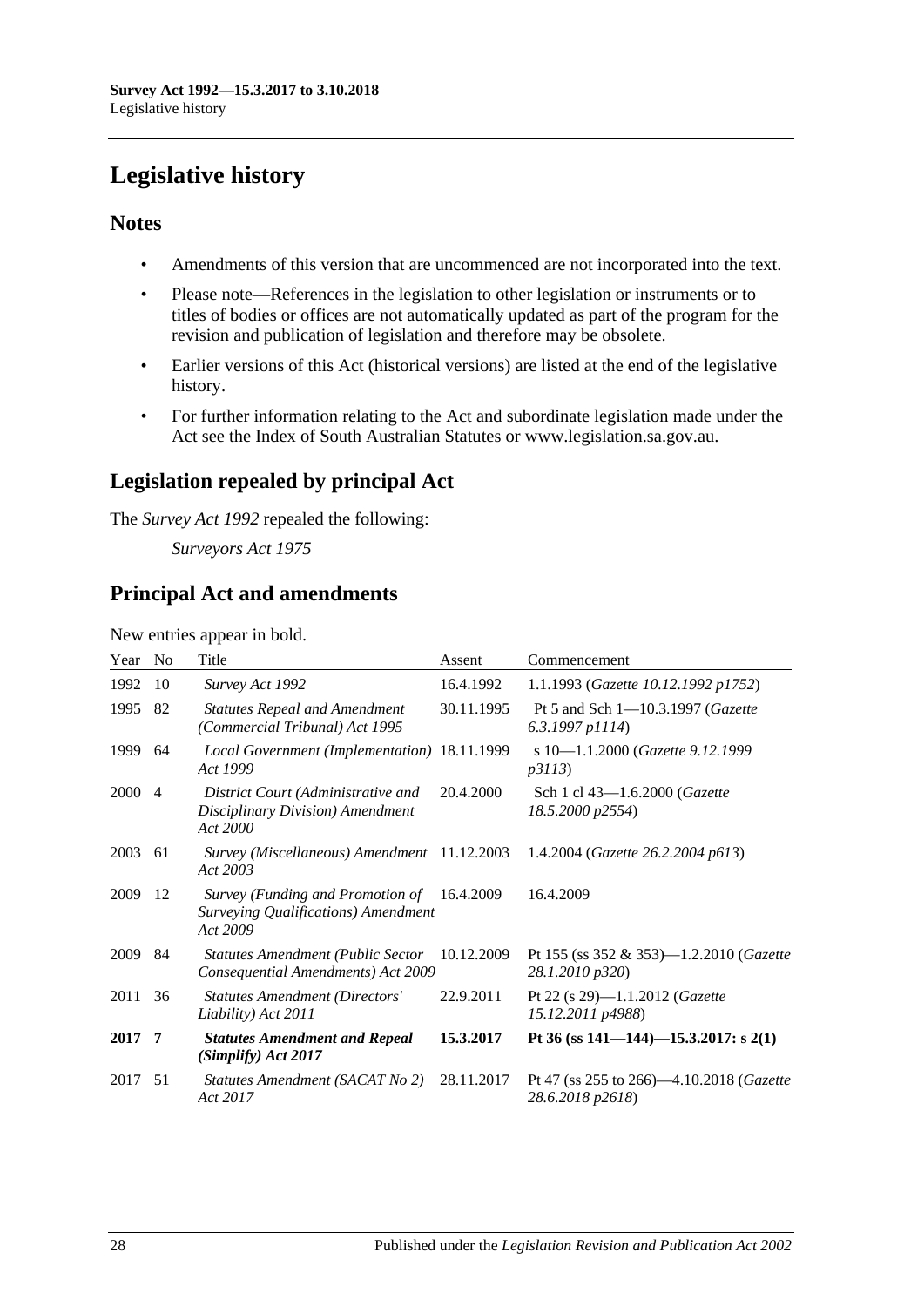# **Provisions amended**

New entries appear in bold.

Entries that relate to provisions that have been deleted appear in italics.

| Provision                                  | How varied                                        | Commencement |  |
|--------------------------------------------|---------------------------------------------------|--------------|--|
| Long title                                 | amended by 61/2003 Sch 2                          | 1.4.2004     |  |
| Pt1                                        |                                                   |              |  |
| $ss$ 2 and 3                               | deleted by 61/2003 Sch 2                          | 1.4.2004     |  |
| s <sub>4</sub>                             |                                                   |              |  |
| s(4(1))                                    |                                                   |              |  |
| beneficiary                                | inserted by $61/2003$ s $4(1)$                    | 1.4.2004     |  |
| company                                    | deleted by $61/2003 s 4(2)$                       | 1.4.2004     |  |
| Court                                      | inserted by $82/1995$ s $17(a)$                   | 10.3.1997    |  |
| director                                   | substituted by $61/2003$ s $4(3)$                 | 1.4.2004     |  |
|                                            | prescribed relative deleted by $61/2003$ s $4(4)$ | 1.4.2004     |  |
| provide                                    | inserted by $61/2003$ s $4(4)$                    | 1.4.2004     |  |
| putative spouse                            | deleted by $61/2003$ s $4(4)$                     | 1.4.2004     |  |
| share                                      | deleted by $61/2003$ s $4(5)$                     | 1.4.2004     |  |
| <b>Survey Advisory</b><br><b>Committee</b> | deleted by 7/2017 s 141                           | 15.3.2017    |  |
| provider                                   | surveying services inserted by $61/2003$ s $4(6)$ | 1.4.2004     |  |
| Tribunal                                   | deleted by $82/1995 s 17(b)$                      | 10.3.1997    |  |
| trust                                      | inserted by $61/2003$ s $4(7)$                    | 1.4.2004     |  |
| trust or corporate<br>entity               | inserted by $61/2003$ s $4(7)$                    | 1.4.2004     |  |
| $s\ 4(5)$ — $(8)$                          | inserted by $61/2003$ s $4(8)$                    | 1.4.2004     |  |
| Pt 2                                       |                                                   |              |  |
| Pt 2 Div 2 before deletion<br>by 7/2017    |                                                   |              |  |
| s 9A                                       | inserted by 84/2009 s 352                         | 1.2.2010     |  |
| Pt 2 Div 2                                 | deleted by 7/2017 s 142                           | 15.3.2017    |  |
| Pt 2 Div 3                                 |                                                   |              |  |
| s 10                                       |                                                   |              |  |
| 10(1)                                      | amended by 12/2009 s 3                            | 16.4.2009    |  |
|                                            | substituted by 7/2017 s 143                       | 15.3.2017    |  |
| s 12                                       |                                                   |              |  |
| s 12(1)                                    | amended by 61/2003 s 5                            | 1.4.2004     |  |
| s 13                                       |                                                   |              |  |
| s 13(1)                                    | substituted by $61/2003$ s $6(1)$                 | 1.4.2004     |  |
| s 13(2)                                    | amended by $61/2003$ s $6(2)$                     | 1.4.2004     |  |
| s 13A                                      | inserted by 61/2003 s 7                           | 1.4.2004     |  |
| $Pt\,3$                                    |                                                   |              |  |

Pt 3 Div 1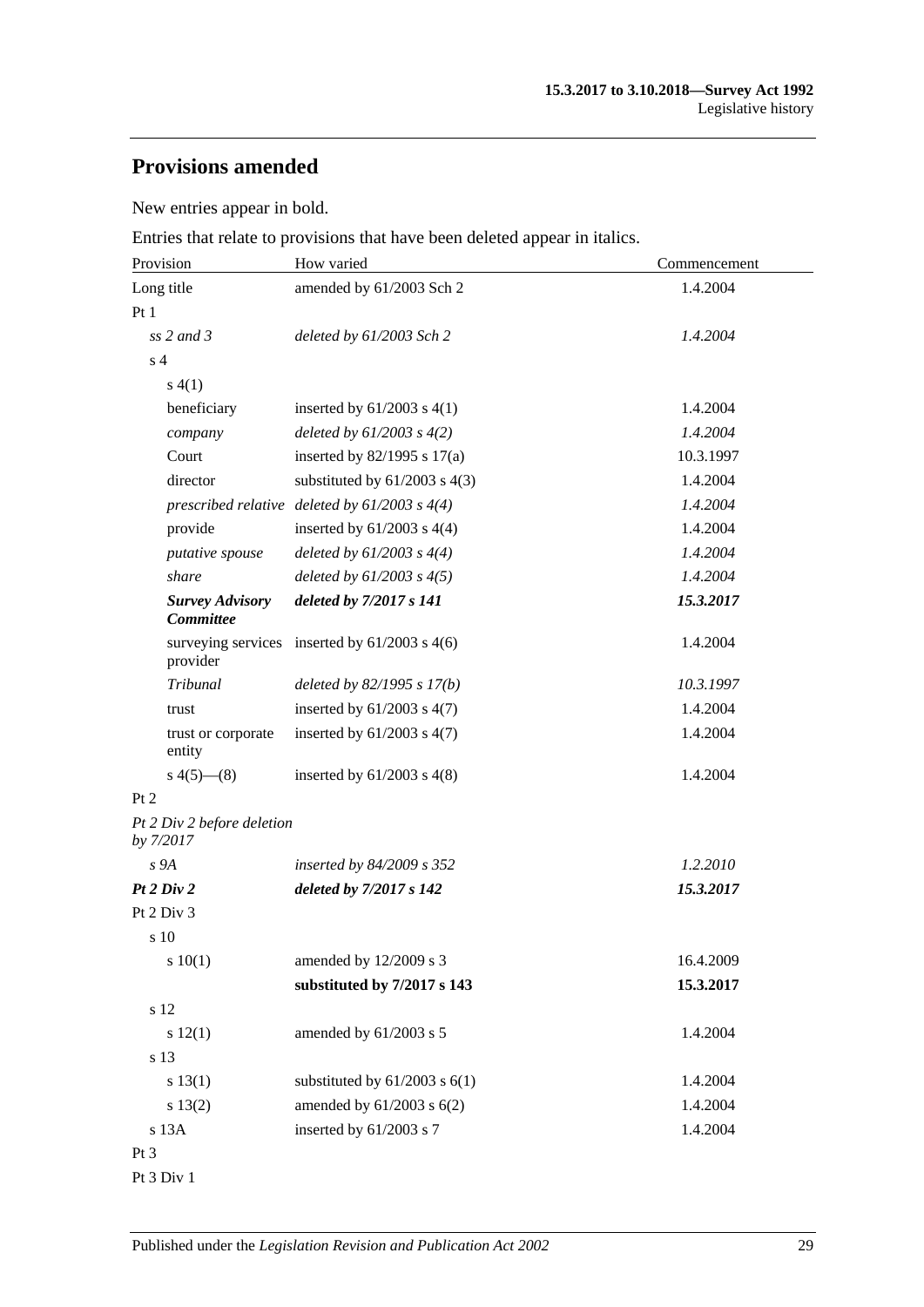#### **Survey Act 1992—15.3.2017 to 3.10.2018** Legislative history

| s 14                 | amended by 61/2003 s 8                           | 1.4.2004  |
|----------------------|--------------------------------------------------|-----------|
| s 15                 | amended by 61/2003 s 9                           | 1.4.2004  |
| Pt 3 Div 2           |                                                  |           |
| s 21                 |                                                  |           |
| $s \, 21(1)$         | amended by 61/2003 s 10                          | 1.4.2004  |
| s 21(3)              | amended by 61/2003 Sch 2                         | 1.4.2004  |
| s 22                 |                                                  |           |
| $s\,22(2)$           | deleted by 61/2003 s 11                          | 1.4.2004  |
| s 24                 |                                                  |           |
| $s\,24(1)$           | amended by 61/2003 s 12                          | 1.4.2004  |
| s <sub>26</sub>      |                                                  |           |
| $s \; 26(4)$         | amended by 61/2003 s 13                          | 1.4.2004  |
| Pt 3 Div 3           | substituted by 61/2003 s 14                      | 1.4.2004  |
| Pt 3 Div 4           |                                                  |           |
| s 34                 |                                                  |           |
| $s \, 34(1)$         | amended by $61/2003$ s $15(1)$                   | 1.4.2004  |
| $s \; 34(2)$         | substituted by $61/2003$ s $15(2)$               | 1.4.2004  |
| s $34(3)$ and $(4)$  | inserted by 61/2003 s 15(2)                      | 1.4.2004  |
| s 35                 |                                                  |           |
| $s \, 35(1)$         | substituted by 61/2003 s 16                      | 1.4.2004  |
| s 36                 |                                                  |           |
| $s \; 36(1)$         | amended by 82/1995 s 18(a)                       | 10.3.1997 |
|                      | amended by 61/2003 s 17(1)                       | 1.4.2004  |
| $s \; 36(4)$         | amended by 61/2003 s 17(2)                       | 1.4.2004  |
| $s \; 36(6)$         | amended by 82/1995 s 18(b)                       | 10.3.1997 |
| s 37                 |                                                  |           |
| $s \frac{37(1)}{2}$  | amended by 82/1995 s 19                          | 10.3.1997 |
|                      | substituted by $61/2003$ s $18(1)$               | 1.4.2004  |
| $s \frac{37}{2}$     | deleted by $61/2003$ s $18(1)$                   | 1.4.2004  |
| $s \frac{37(3)}{3}$  | amended by 61/2003 s 18(2)                       | 1.4.2004  |
| s 38                 |                                                  |           |
| $s \ 38(1)$          | amended by $82/1995$ s $20(a)$                   | 10.3.1997 |
|                      | amended by 61/2003 s 19(1)                       | 1.4.2004  |
| $s \ 38(2)$ and (3)  | substituted by $82/1995$ s $20(b)$               | 10.3.1997 |
| $s \, 38(4)$ and (5) | deleted by $82/1995 s 20(b)$                     | 10.3.1997 |
| $s \, 38(6)$         | amended by 82/1995 s 20(c)                       | 10.3.1997 |
|                      | amended by 61/2003 s 19(2)                       | 1.4.2004  |
| $s \ 38(8)$          | amended by 82/1995 s 20(d)                       | 10.3.1997 |
| $s\ 38(9)$           | amended by 82/1995 s 20(e)                       | 10.3.1997 |
| s 38A                | inserted by 82/1995 s 21                         | 10.3.1997 |
|                      | amended by $4/2000$ s $9(1)$ (Sch 1 cl $43(a)$ ) | 1.6.2000  |
| s 39                 | amended by 82/1995 s 22                          | 10.3.1997 |
|                      |                                                  |           |

s 40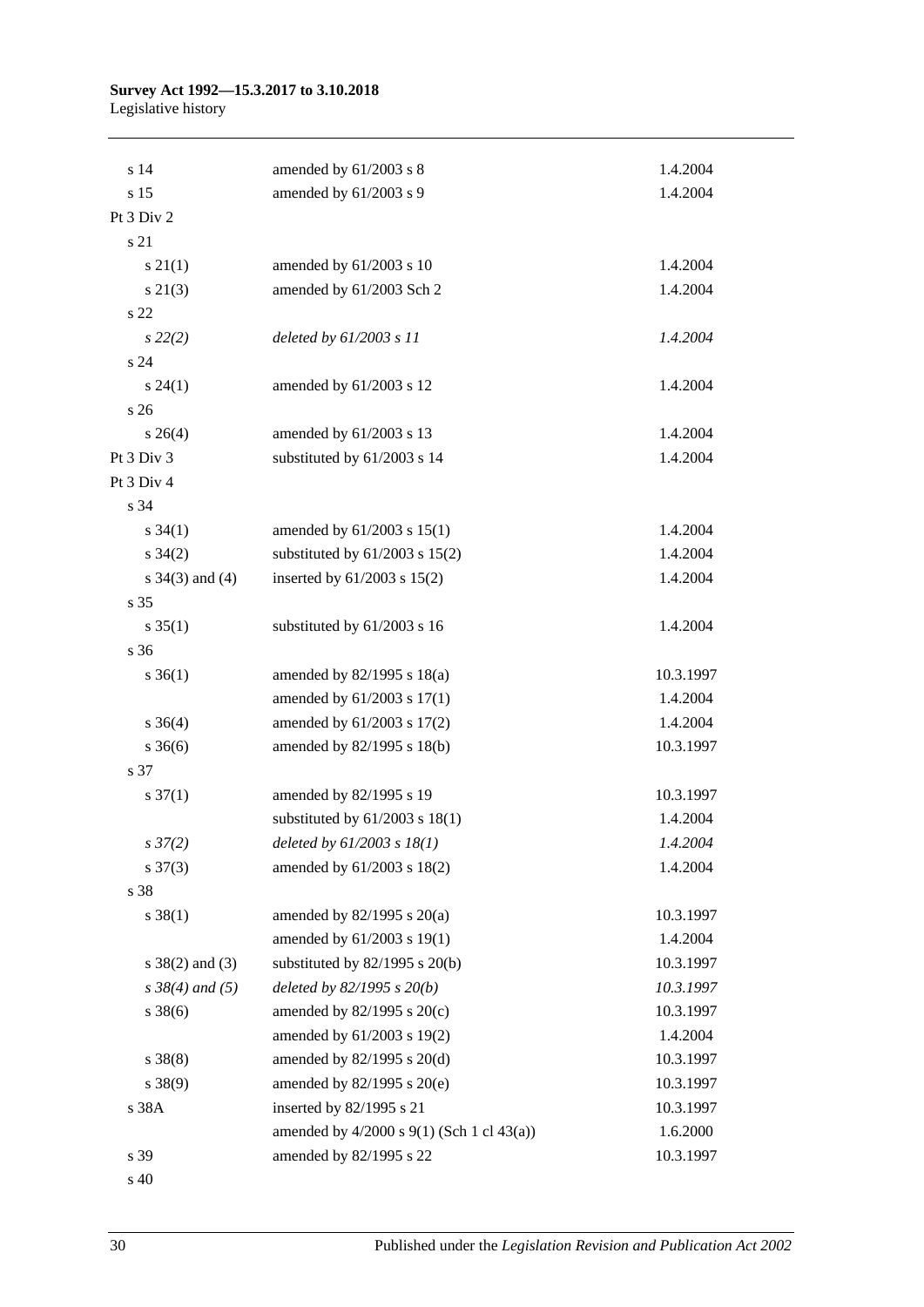#### **15.3.2017 to 3.10.2018—Survey Act 1992** Legislative history

| $s\ 40(1)$      | amended by $82/1995$ s $23(a)$                 | 10.3.1997 |
|-----------------|------------------------------------------------|-----------|
| $s\ 40(2)$      | amended by 82/1995 s 23(b)                     | 10.3.1997 |
|                 | substituted by 61/2003 s 20                    | 1.4.2004  |
| $s\ 40(3)$      | amended by 82/1995 s 23(c)                     | 10.3.1997 |
| $s\ 40(4)$      | amended by 82/1995 s 23(d)                     | 10.3.1997 |
| s 41            |                                                |           |
| $s\ 41(1)$      | amended by $82/1995$ s $24(a)$                 | 10.3.1997 |
| $s\ 41(2)$      | amended by 82/1995 s 24(b)                     | 10.3.1997 |
| Pt 3 Div 5      | heading amended by 82/1995 s 25                | 10.3.1997 |
| s 42            |                                                |           |
| $s\,42(1)$      | amended by $82/1995$ s $26(a)$                 | 10.3.1997 |
| $s\ 42(2)$      | amended by 82/1995 s 26(b)                     | 10.3.1997 |
|                 | amended by 4/2000 s 9(1) (Sch 1 cl 43(b))      | 1.6.2000  |
| $s\,42(3)$      | amended by 82/1995 s $26(c)$                   | 10.3.1997 |
|                 | deleted by $4/2000 s 9(1)$ (Sch 1 cl $43(c)$ ) | 1.6.2000  |
| $s\,42(4)$      | amended by $82/1995 s 26(d)$                   | 10.3.1997 |
|                 | deleted by $4/2000 s 9(1)$ (Sch 1 cl $43(d)$ ) | 1.6.2000  |
| $s\,42(5)$      | amended by 82/1995 s 26(e)                     | 10.3.1997 |
| $s\,42(8)$      | amended by $82/1995$ s $26(f)$                 | 10.3.1997 |
| Pt 4            |                                                |           |
| s 43            |                                                |           |
| $s\,43(4)$      | amended by 7/2017 s 144                        | 15.3.2017 |
| s 44            |                                                |           |
| $s\,44(1)$      | amended by 82/1995 s 27                        | 10.3.1997 |
|                 | amended by 84/2009 s 353                       | 1.2.2010  |
| $s\,44(4)$      | amended by 61/2003 s 21                        | 1.4.2004  |
| Pt 5            |                                                |           |
| s 50            |                                                |           |
| $s\,50(1a)$     | inserted by $64/1999$ s $10(a)$                | 1.1.2000  |
| s 50(2)         | amended by 64/1999 s 10(b)                     | 1.1.2000  |
| $s\,50(4)$      | deleted by $64/1999 s 10(c)$                   | 1.1.2000  |
| s <sub>51</sub> |                                                |           |
| s 51(3)         | amended by $64/1999$ s $10(d)$                 | 1.1.2000  |
| s 51(4)         | amended by 64/1999 s 10(e)                     | 1.1.2000  |
| s 51(5a)        | inserted by 64/1999 s 10(f)                    | 1.1.2000  |
| Pt 6            |                                                |           |
| $s$ 55 $A$      | inserted by 61/2003 s 22                       | 1.4.2004  |
| $s$ 55 $B$      | inserted by $61/2003$ s 22                     | 1.4.2004  |
|                 | deleted by 36/2011 s 29                        | 1.1.2012  |
| s 59A           | inserted by 82/1995 s 28                       | 10.3.1997 |
| s 61            |                                                |           |
| s 61(1)         | substituted by 61/2003 s 23                    | 1.4.2004  |
| $s \, 6l(2)$    | deleted by 61/2003 s 23                        | 1.4.2004  |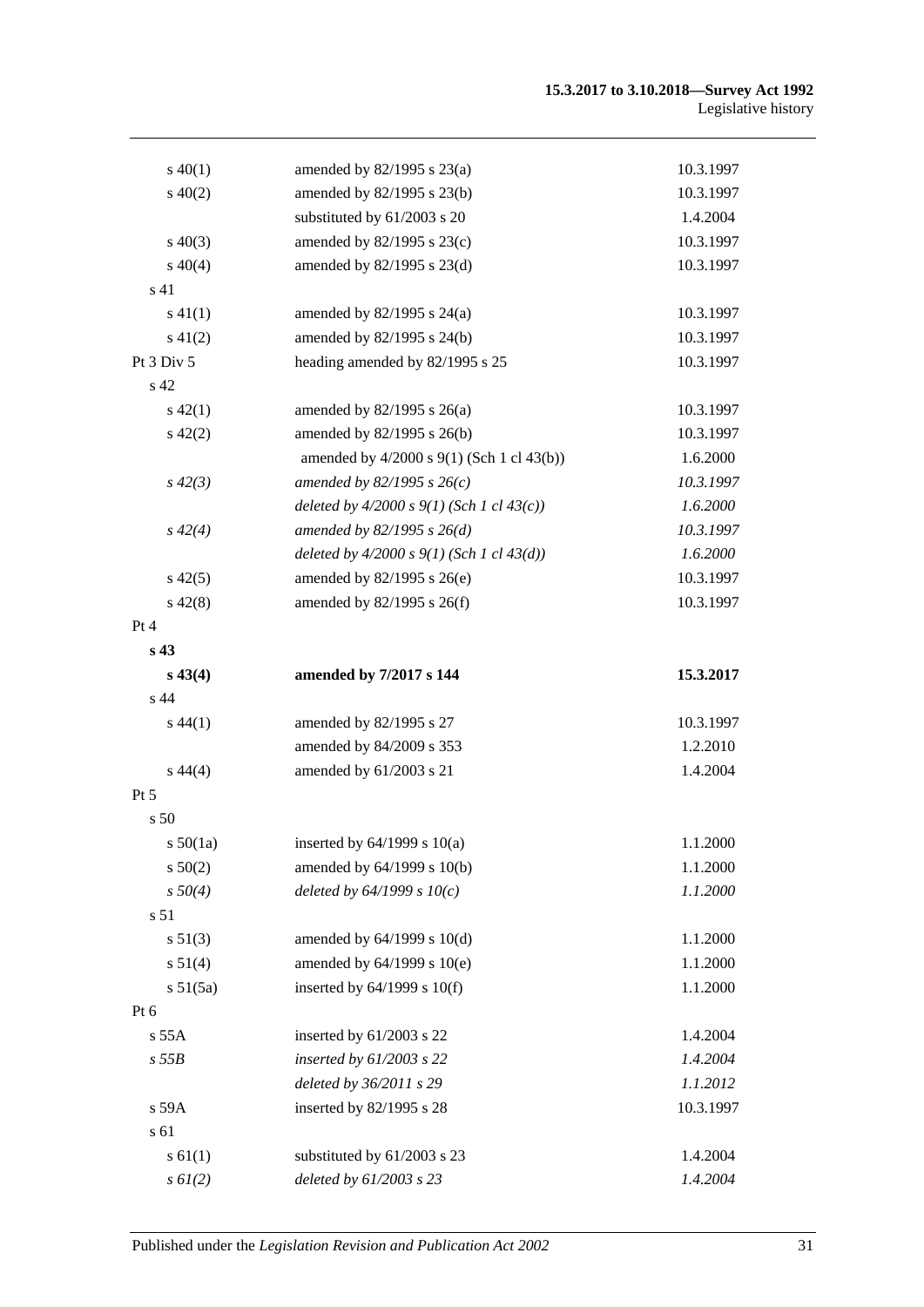| Sch 1            | inserted by $82/1995$ s 29 (Sch 1)               | 10.3.1997 |
|------------------|--------------------------------------------------|-----------|
| $\text{cl}(5)$   | amended by $4/2000$ s $9(1)$ (Sch 1 cl $43(e)$ ) | 1.6.2000  |
| Sch <sub>2</sub> | Sch redesignated as Sch 2 by 82/1995 s 29        | 10.3.1997 |
|                  | deleted by $61/2003$ Sch 2                       | 1.4.2004  |

# **Transitional etc provisions associated with Act or amendments**

#### *Statutes Repeal and Amendment (Commercial Tribunal) Act 1995*

#### **30—Transitional provision**

Where an order is in force under Division 4 of Part 3 of the principal Act immediately before the commencement of this section—

- (a) imposing conditions on a person's licence or registration to practice surveying; or
- (b) suspending a person's licence or registration to practice surveying; or
- (c) disqualifying a person from being licensed or registered to practice surveying,

the order has effect as if it were an order of the Administrative and Disciplinary Division of the District Court under that Division of the principal Act as amended by this Act.

#### *Survey (Miscellaneous) Amendment Act 2003, Sch 1—Transitional provisions*

#### **1—Companies**

A company that was, immediately before the commencement of this section, licensed or registered as a surveyor under the principal Act will be taken to have been removed from the register of surveyors.

#### **2—Licences and registrations**

A licence or registration in force immediately before the commencement of this section remains in force until next 31 December and may then be renewed for a period of either 6 or 18 months to end on 30 June.

#### **3—Annual reports**

The first annual report required to be delivered to the Minister by the Institution of Surveyors after the commencement of this section must be in relation to the period since the last annual report, being a period of either 6 or 18 months ending on 30 June.

# **Historical versions**

Reprint No 1—10.3.1997 Reprint No 2—1.1.2000 Reprint No 3—1.6.2000 1.4.2004 16.4.2009 1.2.2010 1.1.2012